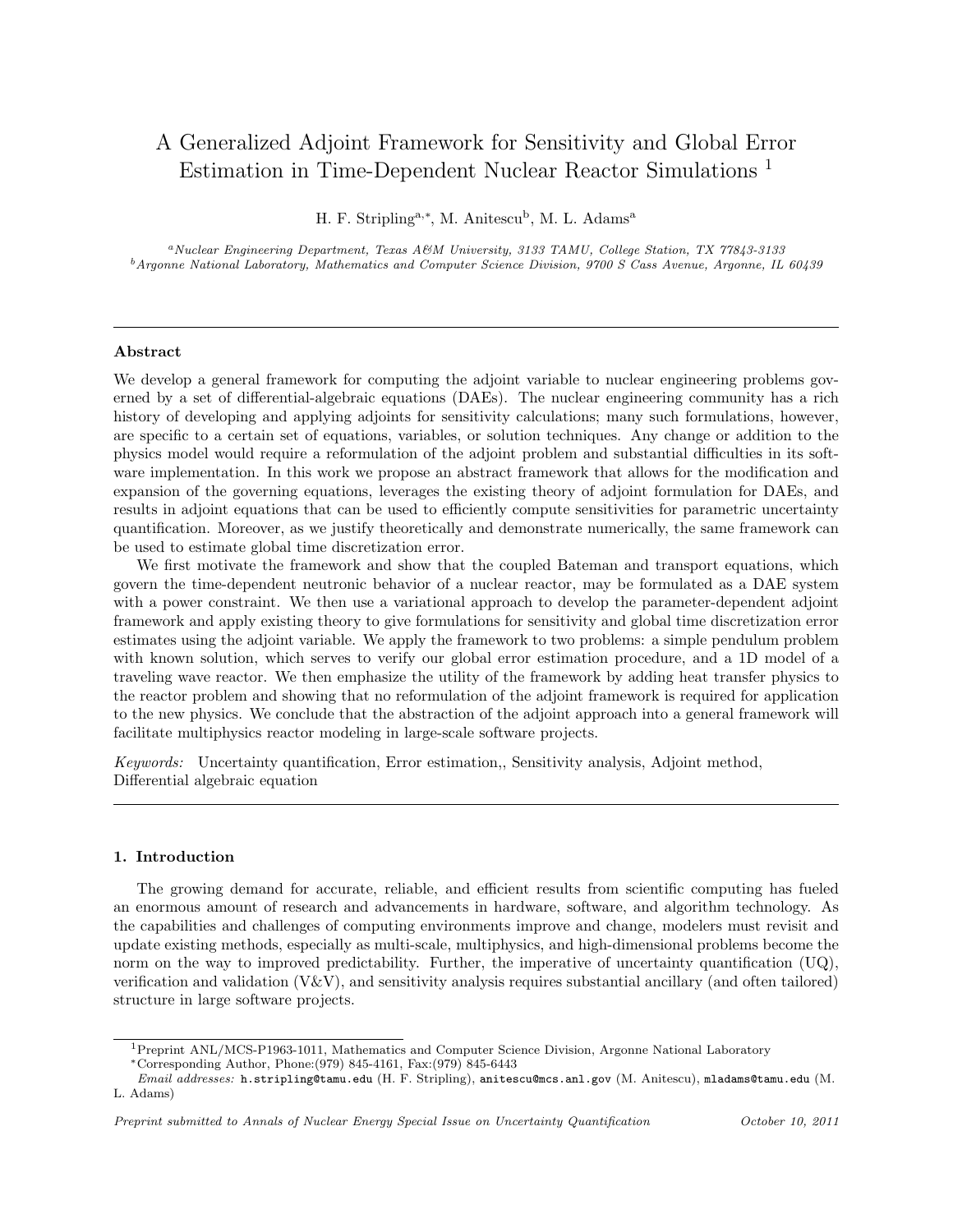Abstractions, or generalized computational frameworks, are powerful tools for handling the complexity of a multiphysics application. An effective abstraction allows for the addition, removal, or interchange of physics while maintaining a robust yet flexible central programming model. The contribution of this work is an abstraction for computing adjoints of nuclear engineering (NE) systems governed by differential algebraic equations (DAEs). We illustrate the utility of this abstraction by leveraging existing DAE theory to compute sensitivity coefficients, estimate global numerical errors, and couple to new physics without changing the core programming model.

Our application of interest is the simulation of long-life nuclear reactor designs, specifically those that depend on a balance between the production and destruction of fissile material to achieve their target lifetime performance. An accurate model of such a design must properly account for the accumulation of error, such as discretization and model error, and the effects of uncertainty in physical inputs and numerical parameters. These considerations are especially important if the end of life behavior is sensitive to nuclide transmutation at the beginning of life. The size and complexity of these simulations require not only the use of massively parallel computer architectures but also a sound and flexible computational abstraction that simplifies the otherwise overwhelming verification tasks. Therefore, the algorithms that handle uncertainty and error estimation must be sufficiently generic yet must run efficiently at scale, motivating the flexible adjoint framework described in this paper.

The paper is organized as follows: In the remainder of the introduction, we outline the neutron-nuclide field equations, techniques for solving them, and application of their adjoint equations. We then show that the quasi-static solution technique may be formulated as a system of DAEs. In §2, we use a variational approach to develop the general adjoint system for parameter-dependent DAEs and show that the adjoints may be used for sensitivity and error estimation. In §3 we illustrate the framework on a simple pendulum problem that verifies our adjoint use for numerical error estimation. In §4 we apply our adjoint framework to a simplified traveling wave reactor simulation, and in §5 we show that this same framework is easily extended to include a new set of physics governing heat transfer. We finish with some concluding remarks about our adjoint abstraction.

#### 1.1. Introduction of the burnup equations

We are interested in modeling the depletion and transmutation of nuclide densities in a neutron field, a key calculation for modeling advanced reactor designs that depend on a careful balance between fertile and fissile species. We develop model in more detail in §4.1; for this introduction it is sufficient to write the equations in operator form. Consider a column vector of  $j$  space and time dependent nuclide densities,  $N = \langle N_1(r, t), N_2(r, t), \ldots, N_j(r, t)\rangle$ . The time evolution of the densities follows the Bateman equation

$$
\frac{\partial}{\partial t}N(r,t) = \mathbf{M}(\psi(P,t),p)N(r,t),\tag{1}
$$

where matrix **M** accounts for nuclide production mechanisms (e.g., transmutation or fission yield) and depletion mechanisms (e.g., neutron absorption or radioactive decay),  $\psi$  is the neutron flux in space-angleenergy phase space  $P$ , and  $p$  is a vector of physical parameters (e.g., decay constants and cross-sections). The neutron flux obeys the time-dependent transport equation

$$
\frac{1}{v}\frac{\partial\psi}{\partial t} = \mathbf{P}\big(N(r,t),p\big)\psi(P,t) - \mathbf{L}\big(N(r,t),p\big)\psi(P,t),\tag{2}
$$

with production and loss matrices **P** and **L**, respectively.

Equations (1) and (2) constitute the nonlinear, coupled burnup equations and have been the subject of extensive research and software development for several decades [1, 2, 3]. Deterministic solution schemes most commonly use a variant of the quasi-static approach, which decouples  $\psi$  from N over a small time interval and makes an assumption for the shape of the flux in time. In early work, the flux was assumed to be constant over the time step [4, 5]; later work assumed a linear shape with various solution techniques (see reviews in [6] and [7]). In any case, the fully nonlinear equations are rarely solved together.

The NE literature is rich with the development and application of adjoint theory to compute sensitivity coefficients for metrics resulting from the solution to the burnup equations. Early work by Williams [8]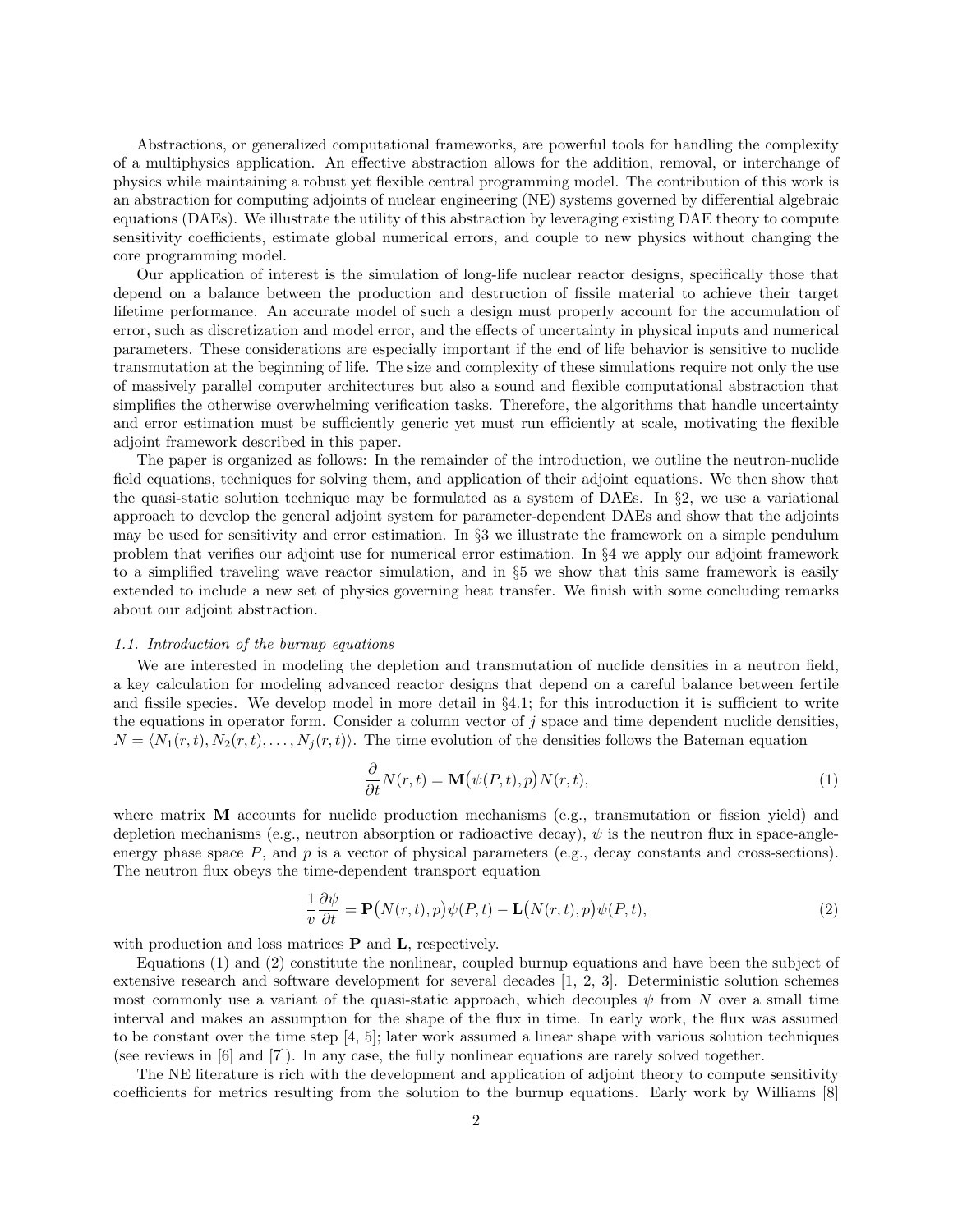formalized the adjoint equations for the constant flux approximation. This led to numerous extensions and generalizations, including the adjoint equation for the constant power depletion problem [9] and other applications [10, 11]. Perhaps most notably, the nuclear power industry makes heavy use of sensitivity information for fuel cycle optimization (see review in [12]), a problem that requires the sensitivity of a small number of scalar metrics with respect to a very large number of uncertain inputs. Incidentally, this is precisely the regime in which adjoint calculations for estimating sensitivities are the most efficient [13].

## 1.2. Formulation of the differential-algebraic burnup equations

To facilitate the general framework, we propose a reformulation of Eqs. (1) and (2) into a set of differential algebraic equations. A system of DAEs differs from a system of ODEs in that the equations are not completely solvable for the derivatives of some subset of the solution vector; instead, this subset satisfies some derivative-free algebraic constraint. We write a DAE system as

$$
F(\dot{x}, x, p, t) = \begin{cases} \dot{x} - f^d(x, p, t) \\ -f^a(x, p, t) \end{cases} \stackrel{\Delta}{=} \begin{cases} F^d(\dot{x}, x, p, t) \\ F^a(\dot{x}, x, p, t) \end{cases} = 0
$$
  
\n
$$
x(t_0) = x_0(p)
$$
  
\n
$$
t \in [t_0, t_f],
$$
\n(3)

where  $x$  is the solution vector and superscripts  $d$  and  $a$  denote its differential and algebraic components, respectively; that is,  $x = (x^d, x^a)$ . If  $f^a(\cdot)$  is uniquely solvable for the algebraic unknowns,  $x^a$ , the DAE is said to be index-1 [14]. In this work, we will handle only index-1 DAEs. We note, however, that any DAE can be reduced by differentiation to an index-1 DAE [14]; therefore, our results can be applied, after transformation, to fairly general DAEs. We also note that this is not the most general form  $(f^d$  or  $f^a$ could depend on  $\dot{x}^d$ ); however, formulation (3) is the most common in engineering applications. Arguably, the notation  $F^a$  is a bit superfluous; nevertheless, we maintain it for a notational ease that will make subsequent computations easy to follow. The index-1 condition translates into  $F_{x^a}^a \equiv \frac{\partial F^a}{\partial x^a}$  being invertible, in  $F^a_{\dot{x}} \equiv \frac{\partial F^a}{\partial \dot{x}} \equiv 0$ , and in  $F^d_{\dot{x}} \equiv \frac{\partial F^d}{\partial \dot{x}} \equiv I$ .

The burnup equations are suitable for this formulation for the following reason: to account for reactor power history and operation, depletion codes must add an engineering degree of freedom and external constraint . These usually take the form of an external absorber and constant power or criticality constraint, respectively [7, 8, 9]. The resulting approximation is that the neutron flux instantaneously satisfies an eigenvalue equation with a normalization constraint,

$$
\mathbf{L}\big(N(r,t),p\big)\psi(P,t)+\mathbf{A}(r,t)\psi(P,t)=\frac{1}{k_{eff}}\mathbf{P}\big(N(r,t),p\big)\psi(P,t),
$$
  

$$
0=P_0-\Big\langle E_f\psi^T\sigma_fN\Big\rangle_P,
$$

where  $P_0$  is a target reactor power,  $E_f$  is energy release per fission,  $\sigma_f$  is the microscopic fission crosssection matrix,  $\langle \cdot \rangle_P$  indicates integration over P, and the matrix  $\mathbf{A}(r, t)$  accounts for engineering control, such as soluble boron or control rods. We note that the only physically realizable flux shape is that which corresponds to  $k_{eff}=1$ , or a critical system [4]; the remainder of our analysis will assume that  $\mathbf{A}(r,t)$  is designed to maintain criticality.

When written with the Bateman equation, these algebraic constraints form our DAE system of interest:

$$
\frac{\partial N}{\partial t} = \mathbf{M}(\psi(P, t), p)N(r, t),\n0 = \mathbf{P}(N(r, t), p)\psi(P, t) - \mathbf{L}(N(r, t), p)\psi(P, t) - \mathbf{A}(t)\psi(P, t),\n0 = P_0 - \langle E_f \psi^T \sigma_f N \rangle_P.
$$
\n(4)

The algebraic constraints take the form of an eigenvalue problem and, with the power constraint, uniquely determine  $\psi$ ; thus, the system is index-1, and we may leverage the rich theory to develop a general adjoint framework for sensitivity and error estimation.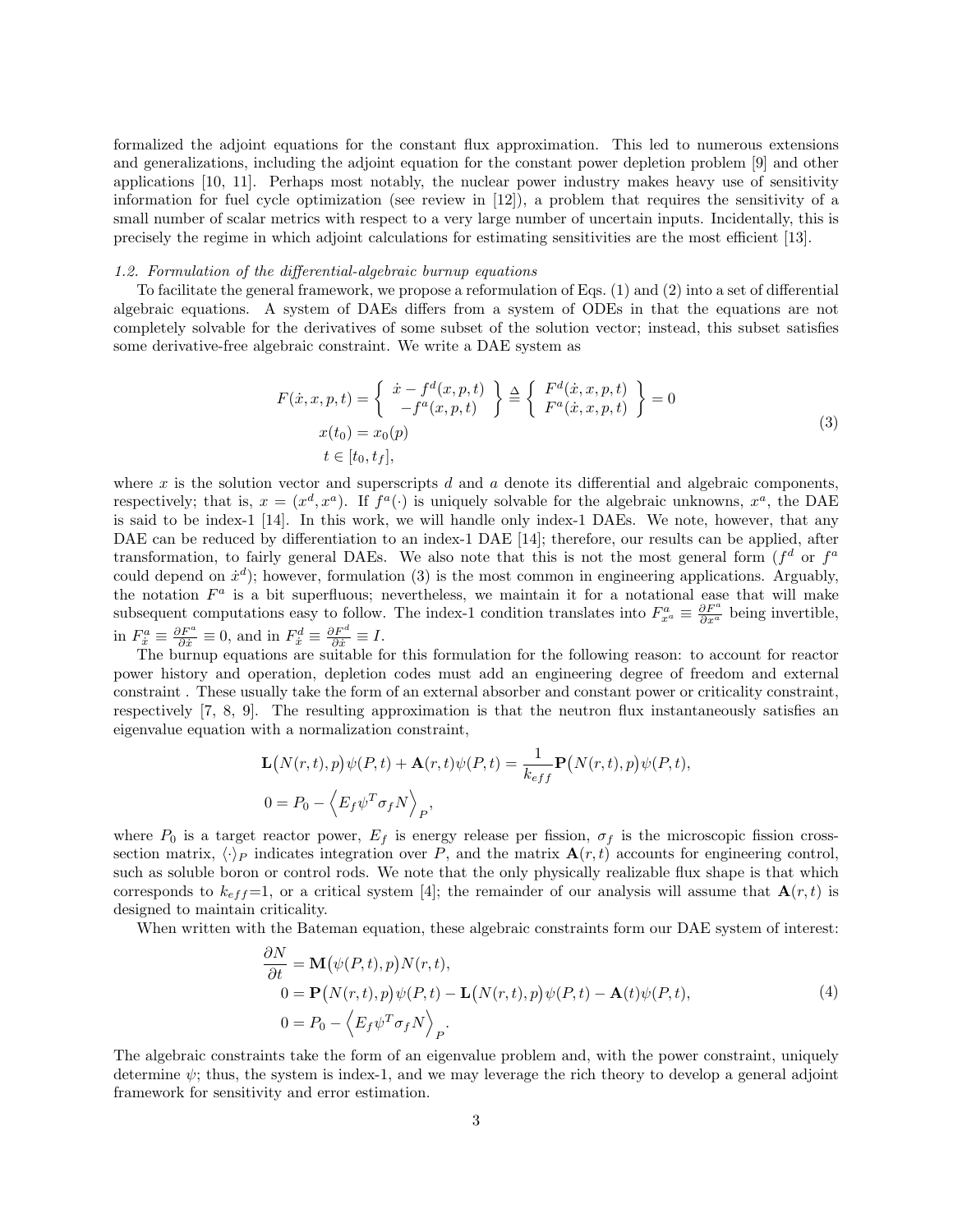# 2. Adjoints for parameter-dependent DAE systems

In this section we develop the adjoint equations for computing sensitivities to inputs and for estimating the global time-discretization error.

## 2.1. Estimating first-order sensitivity to simulation inputs

Cao, Li, Petzold, and Serban develop the adjoint problem for DAEs up to index-2 in detail in [15]. Here we use a variational approach to produce the form of their result with fully general dependence on the parameters  $p$ . Consider again the forward problem given by Eq.  $(3)$ , where the initial condition  $x_0(p) = \langle x_0^d(p)^T, x_0^a(p)^T \rangle$  must be consistent with  $f^a(x, p, t_0)$ . For sensitivity analysis, we are typically interested in the sensitivity of some metric,  $I(x(t), p)$ , with respect to the parameters p. The metric may have a terminal and integrated component:

$$
I(x(t),p) = g(x(t_f),p) + \int_{t_0}^{t_f} \mathcal{L}(x,p,t)dt.
$$

Because  $F(\cdot) = 0$ , we may introduce the Lagrange multiplier (or adjoint variable)  $\lambda$  and write an *adjoined* metric  $G(\cdot)$ :

$$
G(x, p, t) = g(x(t_f), p) + \int_{t_0}^{t_f} \left\{ \mathcal{L}(x, p, t) - \lambda^T F(x, \dot{x}, p, t) \right\} dt.
$$

We take its first order sensitivity with respect to  $p$ :

$$
\frac{dG}{dp} = \left[g_p + g_x x_p\right]_{t=t_f} + \int_{t_0}^{t_f} \left\{\mathcal{L}_p + \mathcal{L}_x x_p - \lambda^T \left[F_x \dot{x}_p + F_x x_p + F_p\right]\right\} dt,
$$

where subscripts of functions indicate Jacobians. After substituting the following result from integration by parts,

$$
\int_{t_0}^{t_f} \lambda^T F_{\dot{x}} \dot{x}_p dt = \left[ \lambda^T F_{\dot{x}} x_p \right]_{t_0}^{t_f} - \int_{t_0}^{t_f} \left( \lambda^T F_{\dot{x}} \right)' x_p dt,
$$

we write the sensitivity equation as

$$
\frac{dG}{dp} = \left[ g_p + g_x x_p - \lambda^T F_{\dot{x}} x_p \right]_{t=t_f} + \left[ \lambda^T F_{\dot{x}} x_p \right]_{t=t_0} + \int_{t_0}^{t_f} \left\{ \mathcal{L}_p - \lambda^T F_p + \left[ \mathcal{L}_x - \lambda^T F_x + (\lambda^T F_{\dot{x}})' \right] x_p \right\} dt.
$$
\n(5)

The partial derivative  $x_p(t)$  is expensive to compute or store; thus, to eliminate this term from the integral term, we let  $\lambda(t)$  satisfy

$$
\left(\lambda^T F_{\dot{x}}\right)' = \lambda^T F_x - \mathcal{L}_x,\tag{6}
$$

.

which, as we will show, is a DAE for the adjoint variable. Interestingly, this derivation holds irrespective of the index of the DAE, but ensuring that (6) has a solution requires a separate analysis for the different index cases.

For the case of index-1, we find it useful to transpose and expand Eq. (6) in terms of its differential and algebraic components. Noting the block structure of  $F_{\dot{x}}$ , we have

$$
\begin{bmatrix} \lambda^d \\ 0 \end{bmatrix}' = \begin{bmatrix} (F_{x^d}^d)^T & (F_{x^d}^a)^T \\ (F_{x^a}^d)^T & (F_{x^a}^a)^T \end{bmatrix} \begin{bmatrix} \lambda^d \\ \lambda^a \end{bmatrix} - \begin{bmatrix} (\mathcal{L}_{x^d})^T \\ (\mathcal{L}_{x^a})^T \end{bmatrix}
$$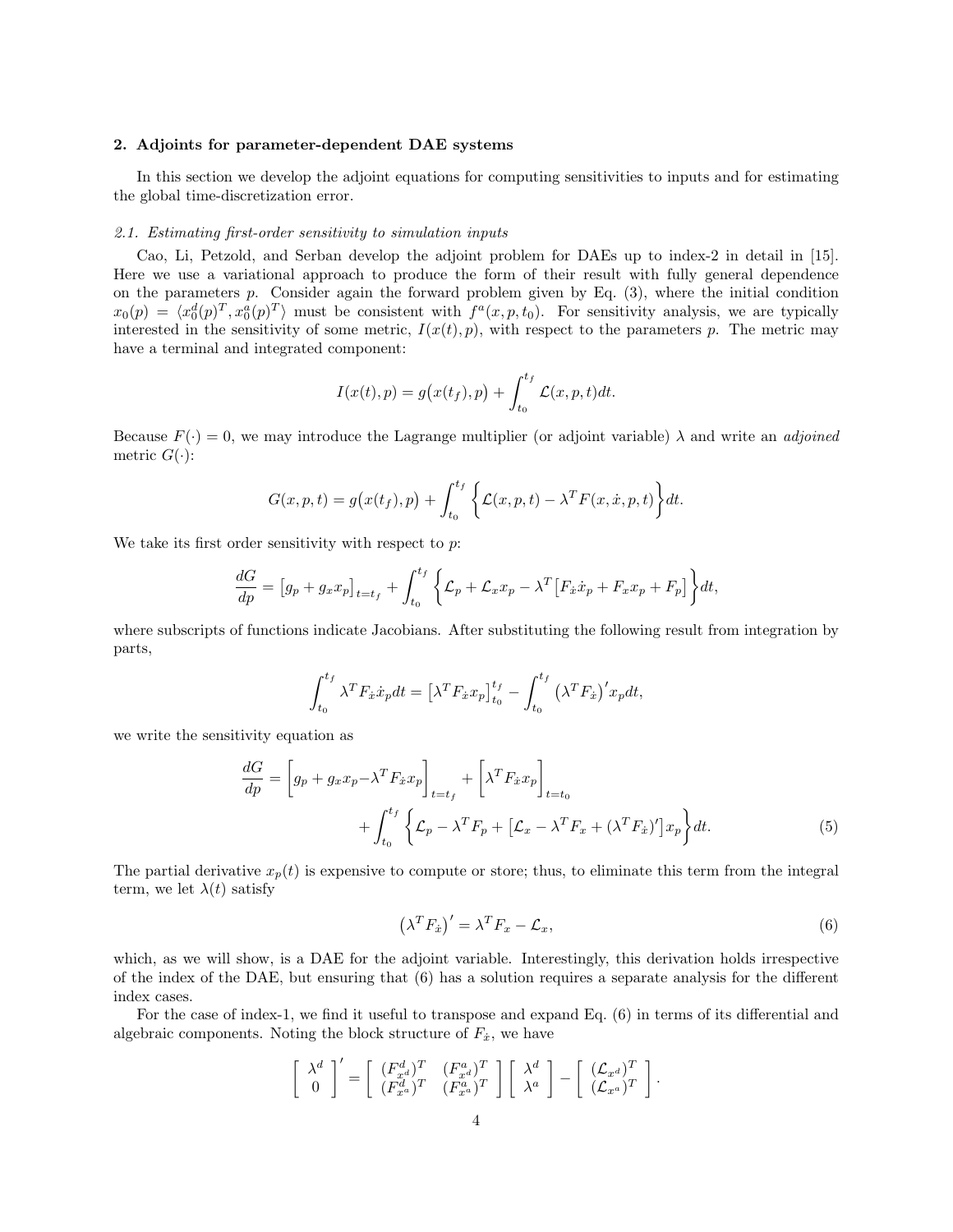The algebraic constraint gives a linear expression for  $\lambda^a$ ,

$$
\lambda^a = \left[ (F_{x^a}^a)^T \right]^{-1} \left[ (\mathcal{L}_{x^a})^T - (F_{x^a}^d)^T \lambda^d \right],\tag{7}
$$

where we have used the fact that for index-1 DAEs,  $F_{x^a}^a$  is nonsingular. The term  $\left[\lambda^T F_{dx} x_p\right]_{t=t_0}$  $(\lambda^d)^T x_p^d\Big|_{t=t_0}$  in Eq. (5) requires a knowledge of the dependence of the differential variable initial condition on the parameters, which is typically given explicitly. The first term in Eq. (5) gives a terminal condition for Eq. (6). We cannot directly eliminate  $x_p$  by setting  $\lambda^T F_x = g_x$ , since this is inconsistent with both Eq. (7) and the algebraic constraint in Eq. (3). Instead we write  $x_p^a$  in terms of  $x_p^d$  by computing the total derivative of  $F^a$  with p:

$$
\frac{dF^{a}}{dp}=0=F_{p}^{a}+F_{x}^{a}x_{p}=F_{p}^{a}+F_{x}^{a}x_{p}^{d}+F_{x}^{a}x_{p}^{a} \quad \Rightarrow \quad x_{p}^{a}=-\left[F_{x^{a}}^{a}\right]^{-1}\left[F_{x^{d}}^{a}x_{p}^{d}+F_{p}^{a}\right],
$$

where we have used again the index-1 property that  $F_{x^a}^a$  is invertible. Then by expanding  $g_x x_p$  and  $\lambda^T F_x x_p$ 

$$
g_x x_p = g_{x^d} x_p^d + g_{x^a} x_p^a = \left[ g_{x^d} - g_{x^a} \left[ F_{x^a}^a \right]^{-1} F_{x^d}^a \right] x_p^d - g_{x^a} \left[ F_{x^a}^a \right]^{-1} F_p^a
$$
  

$$
\lambda^T F_{\dot{x}} x_p = (\lambda^d)^T x_p^d,
$$

we equate terms multiplying  $x_p^d$  and arrive at the terminal condition

$$
\lambda^{d}(t_{f}) = \left[ (g_{x^{d}})^{T} - (F_{x^{d}}^{a})^{T} \left[ (F_{x^{a}}^{a})^{T} \right]^{-1} (g_{x^{a}})^{T} \right]_{t=t_{f}},
$$
\n(8)

which leaves the following sensitivity equation:

$$
\frac{dG}{dp} = \left[ (\lambda^d)^T x_p^d \right]_{t=t_0} + \left[ g_p - g_{x^a} \left[ F_{x^a}^a \right]^{-1} F_p^a \right]_{t=t_f} + \int_{t_0}^{t_f} \left\{ \mathcal{L}_p - \lambda^T F_p \right\} dt. \tag{9}
$$

Together, Eqs. (6) and (8) constitute the system of differential algebraic equations governing the adjoint of system (3), and Eq. (9) gives the sensitivity of metric  $I(\cdot)$  with respect to the parameters p.

## 2.2. Using the adjoint to estimate global time-discretization error

In this section we extend the adjoint-based method developed by Cao and Petzold [16] for estimating the error in a computed metric  $q(\cdot)$  of the final time solution  $x(t_f)$ . The terminal-metric assumption is not restrictive; one can always add a dummy variable to the differential equations to transform a distributed metric into a final one (by adding the equation  $\dot{z} = \mathcal{L}(x, p, t)$ , and defining  $I \equiv g(x(t_f), p) + z(t_f)$ ). For ODEs, Cao and Petzold showed that integrating the adjoint against local truncation error estimates provides an estimate for the global discretization error. For DAEs, we begin by writing the true system governing the unknowns:

$$
F(\dot{x}, x, p, t) = 0, \quad x(t_0, p) = x_0(p). \tag{10}
$$

Time discretization schemes approximate the temporal derivative in Eq. (10), resulting in an error in the calculation of  $x(t)$ . The system that is actually solved is

$$
F(\dot{\tilde{x}}, \tilde{x}, p, t) = r_1(t) \quad \tilde{x}(t_0, p) = x_0(p) + r_2,
$$
\n(11)

where  $r_1(t)$  is some systematic perturbation (for example, truncation error), and  $r_2$  is an error in the initial condition. We now define the global error  $e(t) \equiv x(t) - \tilde{x}(t)$  and subtract (11) from (10) to write an exact DAE system that governs  $e(t)$ :

$$
F(\dot{x}, x, p, t) - F(\dot{\tilde{x}}, \tilde{x}, p, t) = -r_1(t), \quad e(t_0, p) = -r_2.
$$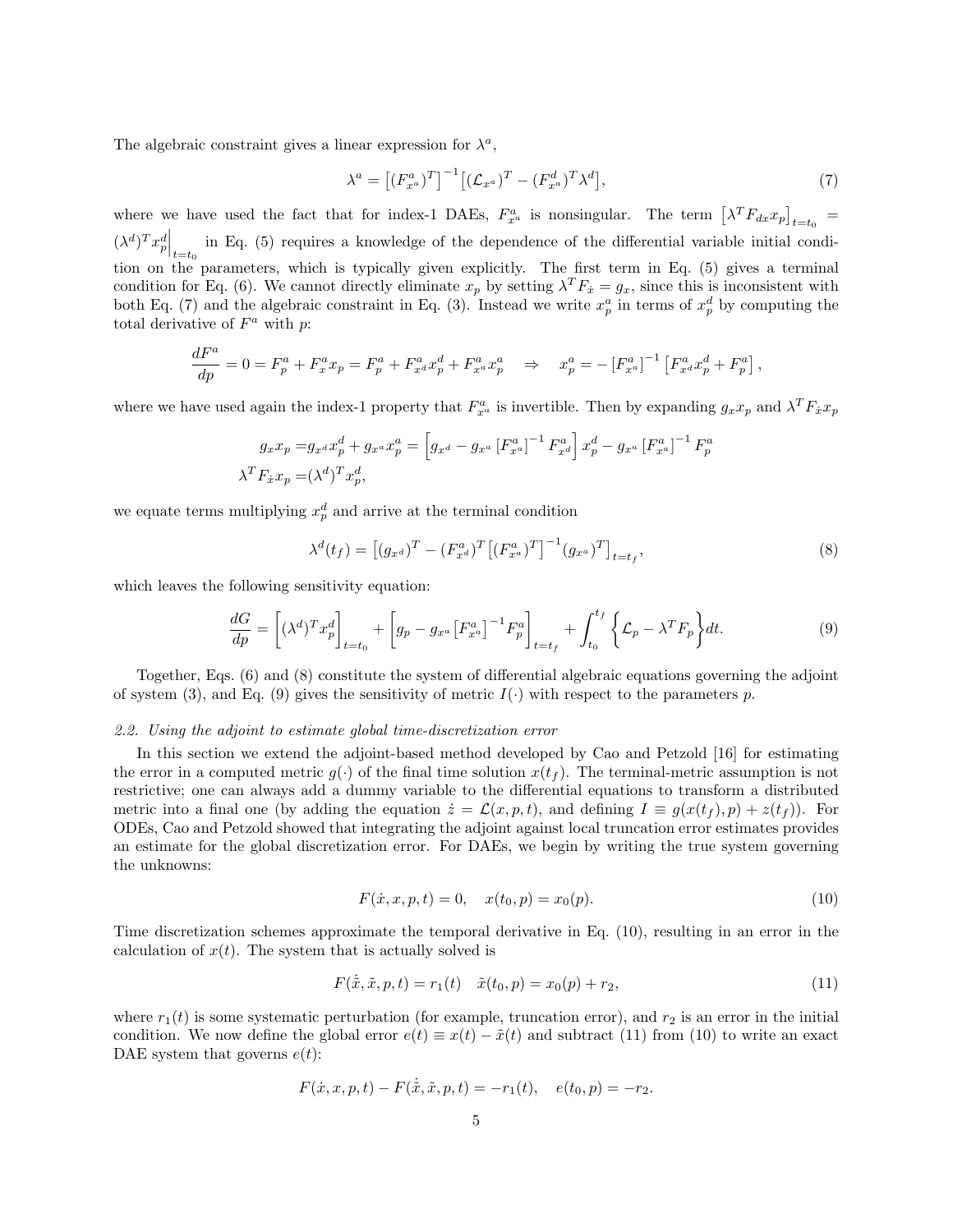If we write a first-order expansion of  $F(\dot{x}, x, p, t)$  about  $\tilde{x}$ , we find the following  $\mathcal{O}(|e^2||)$ -accurate DAE system for the error evolution:

$$
F_{\dot{x}}\dot{e} + F_{x}e = -r_1(t), \quad e(t_0, p) = -r_2.
$$

Again, as in the derivation of the adjoint equation, the preceding statement makes no assumption about the index of the differential equation. Note, however, that well-posedness of this equation might depend on the index. In this work, we are interested only in index-1 formulations. In this case, it will be useful to write this system expanded in terms of its differential and algebraic components. Recalling the block structure of  $F_{\dot{x}}$ , we have

$$
\dot{e}^d = -F_{x^d}^d e^d - F_{x^a}^d e^a - r_1^d(t) \n0 = -F_{x^d}^a e^d - F_{x^a}^a e^a - r_1^a(t).
$$
\n(12)

Again, because  $F_{x^a}^a$  is nonsingular, we can write the explicit constraint

$$
e^a = [F_{x^a}^a]^{-1} \left[ -F_{x^d}^a e^d - r_1^a \right]. \tag{13}
$$

We also linearize  $g(x(t_f), p)$  about  $\tilde{x}$  to write an  $\mathcal{O}(|e^2||)$ -accurate expression for the total error in the scalar terminal metric:

$$
g(x(t_f), p) - g(\tilde{x}(t_f), p) \approx \Delta g \stackrel{\Delta}{=} g_{x^d}(\tilde{x}(t_f), p) [x^d(t_f) - \tilde{x}^d(t_f)] + g_{x^a}(\tilde{x}(t_f), p) [x^a(t_f) - \tilde{x}^a(t_f)]
$$
  
\n
$$
= g_{x^d}e^d(t_f) + g_{x^a} [F_{x^a}^a]^{-1} [-F_{x^d}^a e^d(t_f) - r_1^a(t_f)]
$$
  
\n
$$
= [g_{x^d} - g_{x^a} [F_{x^a}^a]^{-1} F_{x^d}^a] e^d(t_f) - g_{x^a} [F_{x^a}^a]^{-1} r_1^a(t_f).
$$

To simplify further analysis, we rewrite this estimate in terms of a linear form:

$$
\Delta g(x(t_f), p) = l_1^T e^d(t_f) - l_2^T; l_1 \triangleq [g_{x^d} - g_{x^a} [F_{x^a}^a]^{-1} F_{x^d}^a]^T; l_2 \triangleq [-g_{x^a} [F_{x^a}^a]^{-1} r_1^a(t_f)]^T.
$$

In the preceding expression, all the g and F terms are evaluated at  $(x(t_f), p, t)$ . As a matter of style in the rest of the section we will drop the arguments of  $g$  and  $F$  since the values at which they are evaluated will be clear from the context.

To compute an error estimate of the terminal metric using the preceding equation, we need an estimate for the global error  $e^d$  at  $t = t_f$ . To that end, we proceed with an analysis analogous to that of Cao and Petzold, as follows. We first perform an index reduction by substituting the algebraic constraint (13) into the differential components of system (12). The result is an ODE for the error in the differential variables,  $e^d(t)$ :

$$
\dot{e}^{d} = -F_{x^{d}}^{d} e^{d} - F_{x^{a}}^{d} \left[F_{x^{a}}^{a}\right]^{-1} \left[ -F_{x^{d}}^{a} e^{d} - r_{1}^{a}\right] - r_{1}^{d}
$$
\n
$$
= \left[F_{x^{a}}^{d} \left[F_{x^{a}}^{a}\right]^{-1} F_{x^{d}}^{a} - F_{x^{d}}^{d}\right] e^{d} + F_{x^{a}}^{d} \left[F_{x^{a}}^{a}\right]^{-1} r_{1}^{a} - r_{1}^{d}, \quad e^{d}(t_{0}, p) = r_{2}^{d}.
$$
\n(14)

This ODE is an analog to that developed by Cao and Petzold with the exception of additional terms that account for the algebraic constraint on  $e^a(t)$ . At first glance, integrating this equation would seem to require another forward integration along the approximated trajectory  $\tilde{x}(t)$ . By a careful analysis, however, one can obtain an estimate for this error using adjoint differentiation concepts.

To that end, define the resolvent matrix of the error equation,  $\Phi(t)$ , that satisfies

$$
\dot{\Phi} = \left[ F_{x^a}^d \left[ F_{x^a}^a \right]^{-1} F_{x^d}^a - F_{x^d}^d \right] \Phi, \quad \Phi(0) = I.
$$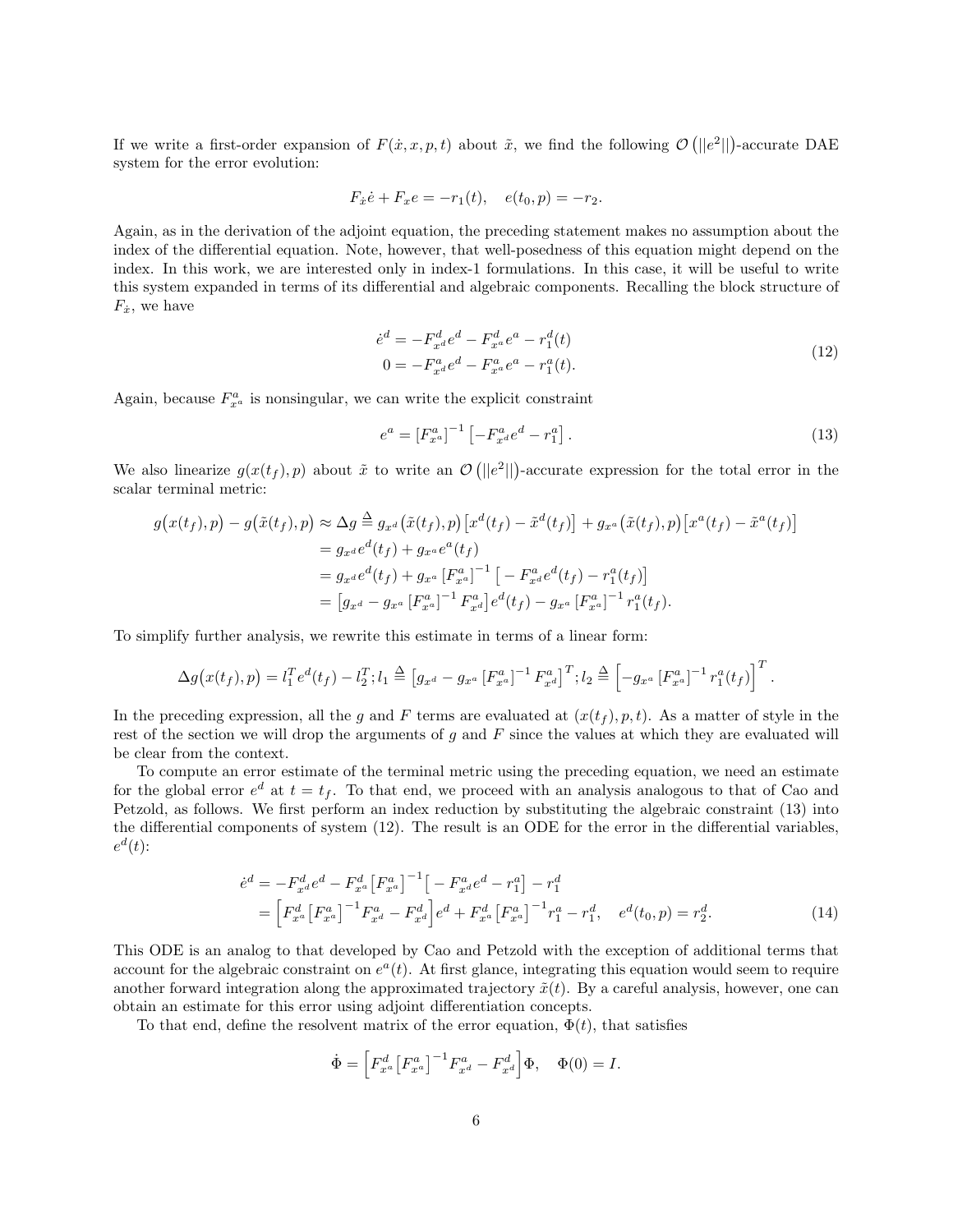Then  $e(t_f) = \int_{t_0}^{t_f} \Phi(t_f) \Phi^{-1}(s) \Big[ F_{x^a}^d \Big[ F_{x^a}^a \Big]^{-1} r_1^a(s) - r_1^d(s) \Big] ds + \Phi(t_f) r_2^d$ , and  $l_1^T e(t_f) = \int^{t_f}$  $t_{0}$  $l_1^T\Phi(t_f)\Phi^{-1}(s)\Bigl[ F_{x^a}^d \bigl[F_{x^a}^a \bigr]^{-1} r_1^a(s) - r_1^d(s) \Bigr] ds + l_1^T\Phi(t_f) r_2^d.$ 

Now, consider the adjoint equation given by

$$
\dot{\lambda} = -\left[F_{x^a}^d \left[F_{x^a}^a\right]^{-1} F_{x^d}^a - F_{x^d}^d\right]^T \lambda, \quad \lambda(t_f) = l_1,\tag{15}
$$

the solution to which satisfies  $\lambda^T(s) = l_1^T \Phi(t_f) \Phi^{-1}(s)$  and  $\lambda^T(0) = l_1^T \Phi(t_f)$ . Thus

$$
l_1^T e(t_f) = \int_{t_0}^{t_f} \lambda^T(s) \Big[ F_{x^a}^d \big[ F_{x^a}^a \big]^{-1} r_1^a(s) - r_1^d(s) \Big] ds + \lambda^T(0) r_2^d.
$$

Referring back to our linearized expression for  $\Delta g$ , we now can write our global error estimate in terms of the adjoint that satisfies Eq. (15):

$$
\Delta g(x(t_f), p) = \int_{t_0}^{t_f} \lambda^T(s) \Big[ F_{x^a}^d \left[ F_{x^a}^a \right]^{-1} r_1^a(s) - r_1^d(s) \Big] ds + \lambda^T(0) r_2^d - g_{x^a} \left[ F_{x^a}^a \right]^{-1} r_1^a. \tag{16}
$$

We show that this adjoint, which leads to the error estimate in  $q(\cdot)$  is the same variable that solves Eqs. (6) and (8) to give the sensitivity of g with respect to p. First, we note that the terminal condition  $l_1 = \left[ (g_{x^d})^T - (F_{x^d}^a)^T \right] (F_{x^a}^a)^T \right]_{t=t_f}^{-1}$  is identical to that given by Eq. (8) in the previous section.

To show that the dynamical equations in (6) and (15) are equivalent, recall that  $\lambda^a = -[(F_{x^a}^a)^T]^{-1}(F_{x^a}^d)^T \lambda^d$ . Substituting into the dynamical equation in system (15), which we now denote as the adjoint for the differential variables, we have

$$
\dot{\lambda}^{d} = -\Big[F_{x^{a}}^{d}\left[F_{x^{a}}^{a}\right]^{-1}F_{x^{d}}^{a} - F_{x^{d}}^{d}\Big]^{T}\lambda^{d} = (F_{x^{d}}^{d})^{T}\lambda^{d} - (F_{x^{d}}^{a})^{T}\left[(F_{x^{a}}^{a})^{T}\right]^{-1}(F_{x^{a}}^{d})^{T}\lambda^{d}
$$

$$
= (F_{x^{d}}^{d})^{T}\lambda^{d} + (F_{x^{d}}^{a})^{T}\lambda^{a}.
$$

This result, written along with the algebraic equation for  $\lambda^a$ , is identical to the dynamical equation developed in the previous section. Thus, we find that the same adjoint variable may be used to compute sensitivities of and estimate global time discretization errors in a terminal metric of the forward solution.

# 2.3. Truncation estimates for semi-explicit, index-1 DAEs

The previous section provided a method for estimating the global error in some metric  $g(x(t_f))$  resulting from the local error  $r_1(t)$ , which is a consequence of the numerical treatment of the problem. For example, if  $r_1(t)$  is an estimate of the truncation error incurred at each time-step, the theory gives an estimate for the global time discretization error in  $q(.)$ .

A closer inspection of Eq. (11) gives a clearer definition of  $r_1^d(t)$  and  $r_1^a(t)$ :

$$
\left(\begin{array}{c}r_1^d(t)\\r_1^a(t)\end{array}\right)=\left(\begin{array}{c}\dot{\tilde x}-f^d(\tilde x,p,t)\\-f^a(\tilde x,p,t)\end{array}\right).
$$

From this we see  $r_1^d(t)$  is the error in estimating the time-derivative of the differential variables, and  $r_1^a(t)$ is the error in solving the algebraic constraints. Along a given differentiable trajectory  $\tilde{x}(t)$ , both residual terms can be computed by evaluating both the right-hand sides of the preceding equation at times  $t$  required by a quadrature approximation to the integral (16). We can then use Hermite interpolation to obtain a differentiable trajectory out of the integration knots  $t_n$ , values  $x_n$ , and derivatives  $f(x_n, p, t)$  [16]. This approach adds a substantial computational burden, however, as it can substantially increase the number of evaluations of f, the main computational expense of differential integrators.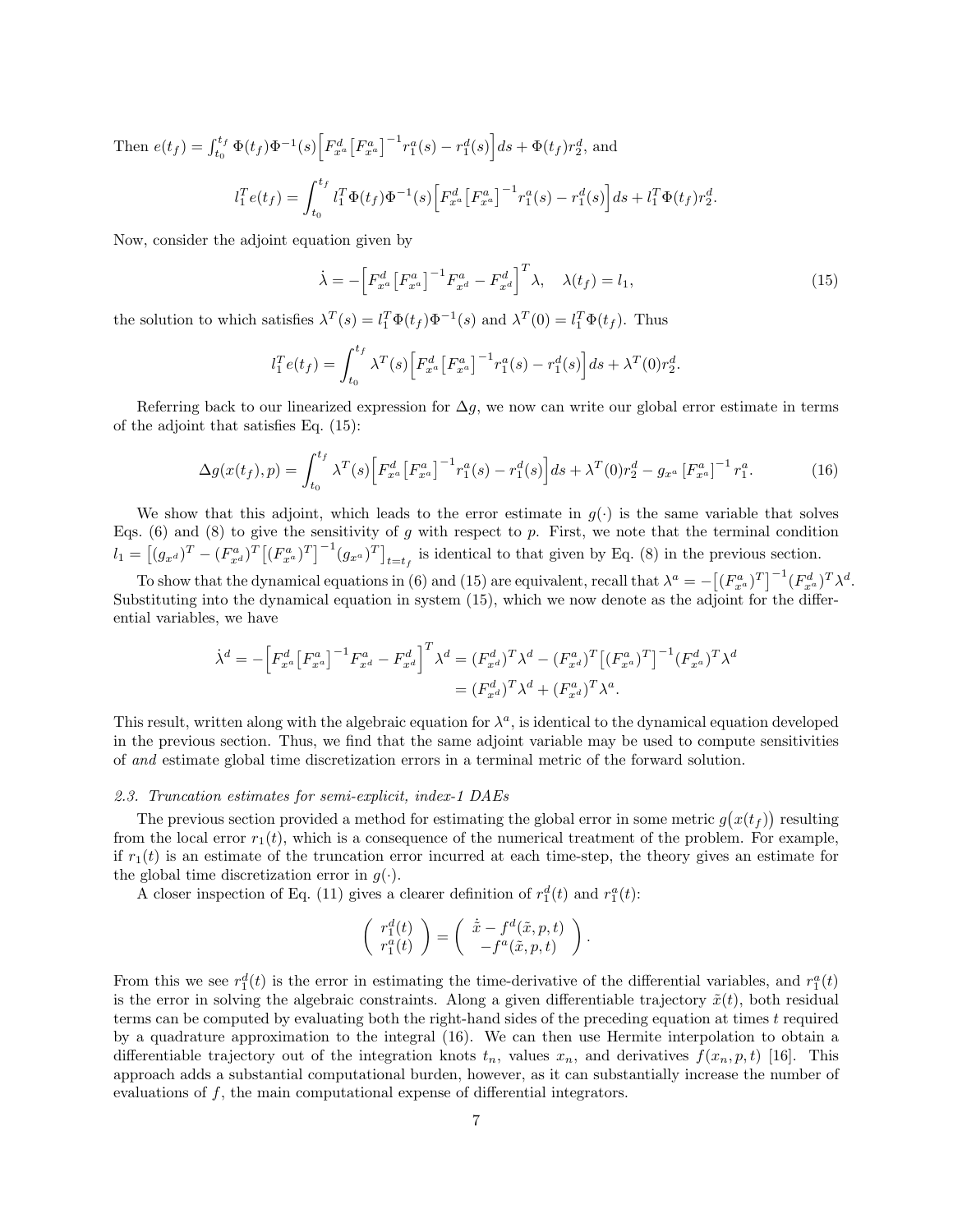While one often has no recourse other than to use such an approach, we propose a more lightweight approach for the case of Runge-Kutta methods, based on the concept of embedded Runge-Kutta integration [17]. We demonstrate it on the index-1 semi-explicit case investigated in this work.

The idea of embedded methods is to compute two estimates for the solution at each time step, one of  $\mathcal{O}(p)$  and the other  $\mathcal{O}(p+1)$ . Their difference is an  $\mathcal{O}(p+1)$  estimate of the local truncation error and may be used to guide time-step size for dynamic error control. Here, we also propose to use it for residual estimation.

We use an s-stage, half-explicit Runge-Kutta method for time step  $t \in [t_{n-1}, t_n]$ :

$$
x_i^d = x_{n-1} + h \sum_{j=1}^{i-1} a_{ij} f^d(x_j, p, t_j)
$$
  
\n
$$
0 = f^a(x_i, p, t_i) \quad i = 1...s
$$
  
\n
$$
x_n^d = x_{n-1}^d + h \sum_{i=1}^s b_i f^d(x_i, p, t_i)
$$
  
\n
$$
\hat{x}_n^d = x_{n-1}^d + h \sum_{i=1}^s \hat{b}_i f^d(x_i, p, t_i)
$$
  
\n
$$
0 = f^a(x_n, p, t_n),
$$

where the coefficients  $a_{ij}$ ,  $b_i$ , and  $\hat{b}_i$  define the stage weights, and x and  $\hat{x}$  are the  $\mathcal{O}(p)$  and order  $\mathcal{O}(p+1)$ solution estimate, respectively. The appeal of the embedded method is that the costly evaluations of f at each stage are carried out only once, and the different order methods are obtained by using different weights. Note that the half-explicit Runge-Kutta schemes solve for the differential stage vectors explicitly and require a (possibly nonlinear) solution of the algebraic constraint at each stage. The order of accuracy of the scheme for index-1 DAEs is the same as for ODEs [18]. Moreover, the use of half-explicit methods has an additional advantage in our case. We can interpret the  $x^a$  variables as being solved uniquely for any evaluation of f from the algebraic constraints given the  $x^d$ . We can therefore use a time-filling algorithm (which produces a differentiable solution for all times  $t$  at which to evaluate the residuals) that satisfies the constraints exactly. Thus, we can set  $r_1^a(t) = 0$ .

We note that the difference  $\hat{x}-x$  is an estimate of the truncation in the *solution*, not that in its derivative as required by  $r_1^d(t)$ . The conversion from the former to the latter will depend on p and the expansion that defines  $a_{ij}$  and  $b_i$ , but in general the error estimate in the derivative will be  $\mathcal{O}(p)$ .

Nevertheless, from Runge-Kutta theory [17], we have that the local residual error for the differential variables satisfies

$$
x_{n+1}^d - x^{d,n}(t_n + h) = L_x h^{p+1} + \mathcal{O}(h^{p+2}); \quad \hat{x}_{n+1}^d - x^{d,n}(t_n + h) = \hat{L}_x h^{p+2} + \mathcal{O}(h^{p+3}).
$$

Here  $x_{n+1}^d$  is the approximation produced by the order p method at step  $n+1$ ,  $\hat{x}_{n+1}^d$  is the approximation produced by the order  $p+1$  method at step  $n+1$ , and h is the time step, whereas  $x^{d,n}$  is the *exact* solution of the DAE when started at  $x_n^d$ . Note that  $L_x$  and  $\hat{L}_x$  are vectors of the same dimension as x.

Since the preceding relationship is true for any  $h$ , it follows that this relationship also holds for derivatives with time, while dropping an order in  $h$ .

 $\dot{x}_{n+1}^d - \dot{x}^{d,n}(t_n + h) = L_x h^p + \mathcal{O}(h^{p+1}); \quad \dot{\tilde{x}}_{n+1}^d - \dot{x}^{d,n}(t_n + h) = \hat{L}_x h^{p+1} + \mathcal{O}(h^{p+2});$ 

Subtracting the two and solving for  $L_x$  we obtain

$$
L_x = \frac{1}{h^p} \left[ \dot{x}_{n+1}^d - \dot{\hat{x}}_{n+1}^d \right] + \mathcal{O}(h).
$$

We can obtain the following expression of the residual on the interval  $[t_n, t_{n+1})$ :

$$
r_1^d(t) = \frac{(t - t_n)^p}{h^p} \left[ \dot{x}_{n+1}^d - \dot{\dot{x}}_{n+1}^d \right] + (t - t_n)^p \mathcal{O}(h) \approx \frac{(t - t_n)^p}{h^p} \left[ \dot{x}_{n+1}^d - \dot{\dot{x}}_{n+1}^d \right] \tag{17}
$$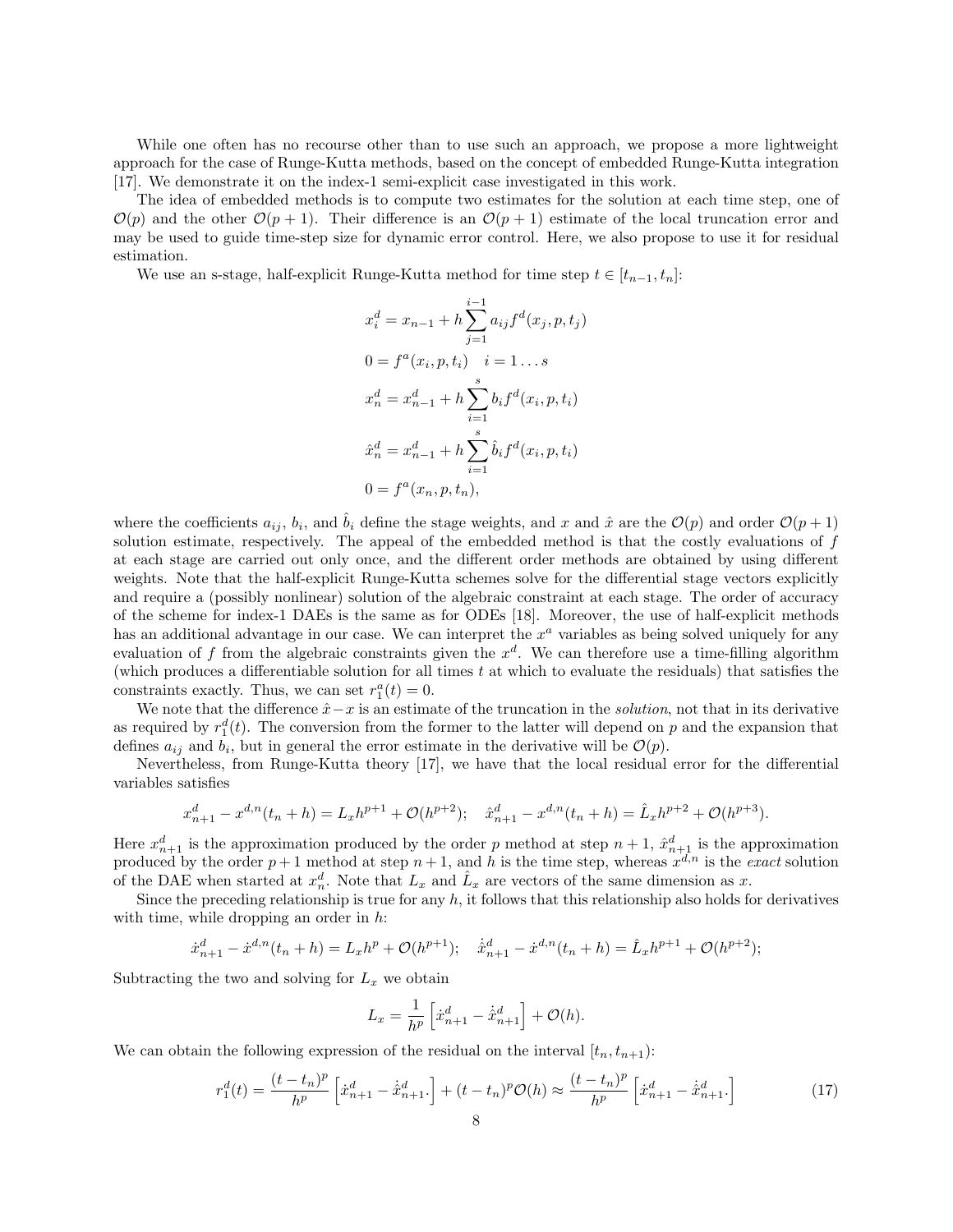This residual can now be used in conjunction with the integral (16) to estimate the effect of the numerical error on a given scalar terminal estimator function, such as  $g(x(t_f), p)$ .

In Sec. 3 we give details of the implementation for an order 2/3 Runge-Kutta scheme. We note, however, that more work is needed to obtain residual estimates for other schemes based on this approach when we do not have a semi-explicit behavior; in that case  $r_1^a(t)$  will not be 0.

We also note an interesting advantage of our approach. One immediate competitor to our estimator is the "halving" procedure where the same simulation is run with  $1/2$  of the time step and a Richardson extrapolation estimator is produced. Such an approach, however, would have substantial difficulties with an adaptive time-stepping scheme that varies the time step. Both our approach and the Hermite interpolation approach proposed in [16] have no difficulty dealing with varying time step sizes; indeed all one has to do is evaluate the integral (16).

# 2.4. Our adjoint-based uncertainty framework

Based on our analysis, we define the following framework for uncertainty analysis of DAEs.

- 1. We integrate the DAE (3) forward in time. For the index-1 case we use a semi-explicit Runge-Kutta approach defined in §2.3.
- 2. We produce the estimates of the local truncation error using the techniques described in §2.3.
- 3. We integrate the adjoint equation (6) backwards to produce the adjoint variable.
- 4. We compute the gradients of the function of interest using the adjoint variable, as described in (9).
- 5. We use these gradients in a gradient-enhanced uncertainty propagation framework, as described in [19]. While we do not report results for this part in this work, we have defined in past work a process for taking the gradient information in a hybrid approach that accelerates uncertainty quantification but is applicable to nonlinear models (unlike the use of gradients in conjunction with linear models). Such a process uses the gradient information produced by this work.
- 6. We use the same adjoint variable with the estimate of the local truncation error described above to produce an estimate of the numerical error for a metric of interest by evaluating (16).

We note that this framework can be used to obtain estimates of *global* error even with adaptive methods (which use local error estimates to adapt the time step), which cannot be done by classical extrapolation methods. Moreover, the framework can easily support the addition of more physics; all that is needed is the expansion of the definition of the mapping  $F$  in (3). The framework is thus well suited for modern multiphysics simulation environments. After the application of this framework we obtain estimates of parametric sensitivity as propagated through our model, as well as estimates of numerical error.

# 3. Demonstration: The Simple Pendulum

In this section we demonstrate the adjoint framework for sensitivity and global error estimation on a verification problem with a known solution. The equations that govern a simple pendulum of length L pivoting about the point  $(x = 0, y = 0)$  are

$$
F(\dot{z}, z, p, t) = \begin{cases} \dot{x} - u \\ \dot{u} - \Lambda x \\ x^2 + y^2 - L^2 \\ ux + vy \\ u^2 + v^2 - \gamma y + L^2 \Lambda \end{cases} = 0, \quad \begin{aligned} x(t_0) &= x_0(p) \\ u(t_0) &= u_0(p) \end{aligned},
$$

where u and v are velocities in the x and y directions, respectively,  $\Lambda$  is a Lagrange multiplier resulting from an index reduction, and  $\gamma$  is the local gravitational constant. The unknown vector  $z = (z^d, z^a)^T$  and parameters vector p are

$$
z^{d} = \left[ \begin{array}{c} x \\ u \end{array} \right], \quad z^{a} = \left[ \begin{array}{c} y \\ v \\ \lambda \end{array} \right], \quad p = \left[ \begin{array}{c} L \\ \gamma \end{array} \right]
$$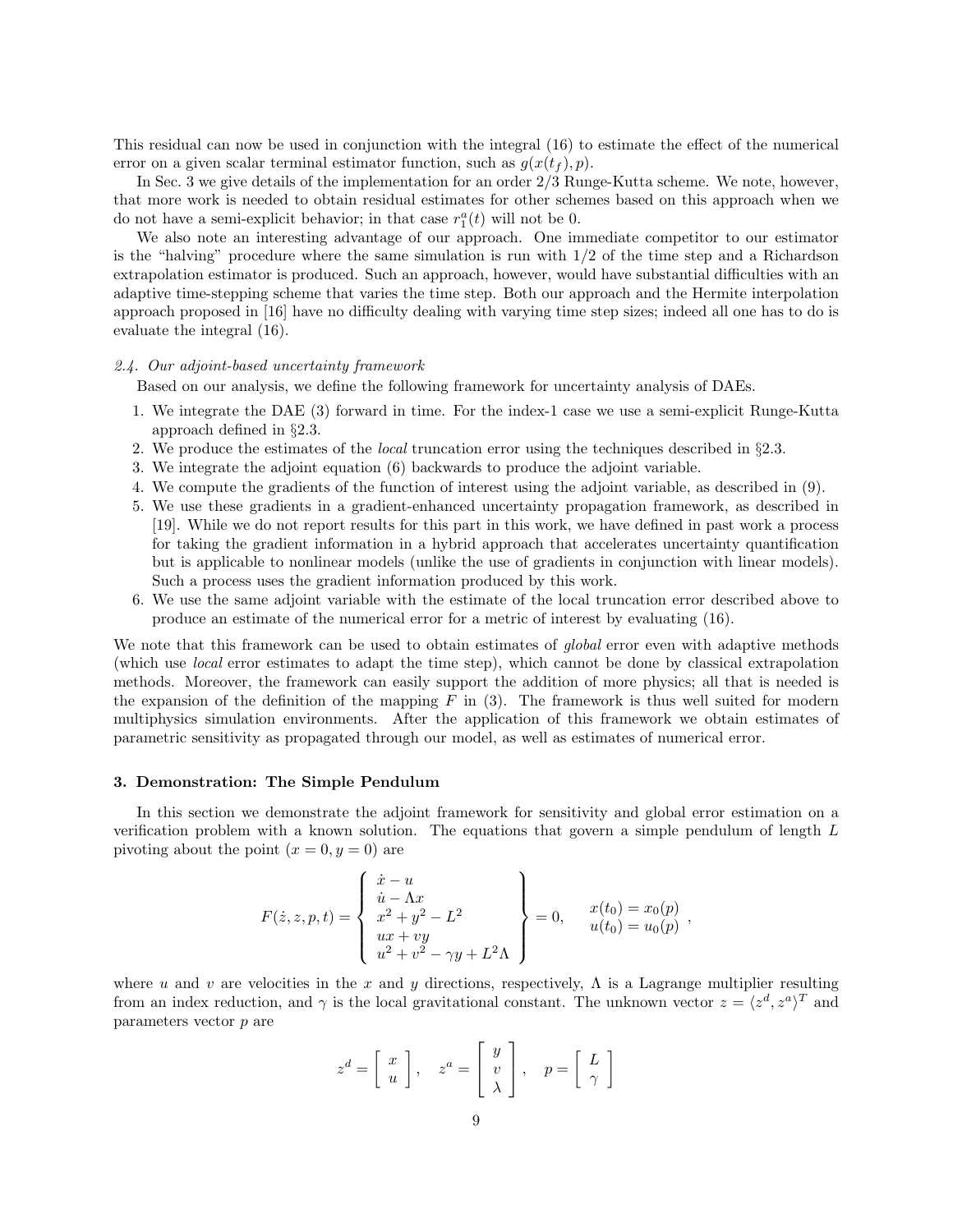Note that this DAE system is semi-explicit index-1, since the algebraic variables can be solved for explicitly given values of the differential variables. Thus, the modeler need only specify  $z^d(t_0)$  to initialize the system. The solution for the  $x$ -coordinate as a function of time is

$$
x(t) = L\sin(\theta(t))
$$
  
\n
$$
\theta(t) = \theta_0 \cos\left(\frac{2\pi t}{T}\right)
$$
  
\n
$$
T = 2\pi \sqrt{\frac{L}{\gamma}} \left(1 + C_1 \theta_0^2 + C_2 \theta_0^4 + C_3 \theta_0^6 + C_4 \theta_0^8 + \mathcal{O}(\theta_0^8)\right)
$$
  
\n
$$
C_1 = \frac{1}{16}, \quad C_2 = \frac{11}{3072}, \quad C_3 = \frac{173}{737280}, \quad C_4 = \frac{22931}{1321205760}
$$
  
\n
$$
\theta_0 = \sin^{-1}\left(\frac{x_0}{L}\right),
$$

where  $\theta$  is the deflection of the pendulum, in radians, and T is the period of oscillation. This result may be considered analytic for  $\theta_0^8 \leq \epsilon_{mach}$ , the machine precision. Analytic results for the velocities, y coordinate, and derivatives of the unknowns with respect to p follow from the expression for  $x(t)$ .

We solve these equations using an embedded, half-explicit Runge-Kutta 2-3 scheme. The order-2 scheme is a midpoint rule, and the order-3 scheme is Simpson's rule. The extended Butcher tableau is

$$
\begin{array}{c|cc}\n0 & 0 \\
1/2 & 1/2 \\
\hline\n1 & -1 & 2 \\
\hline\n\end{array}
$$
\norder 2

\norder 3

\n
$$
\begin{array}{c|cc}\n1/6 & 2/3 & 1/6 \\
\hline\n\end{array}
$$

.

As described in §2.3, this scheme provides an estimate for the local truncation error,  $r_1^d(t)$ , at each time step.

We define a terminal metric as the x-coordinate of the pendulum at  $t = t_f$ :

$$
g(x(t_f)) = x(t_f).
$$

Then, by Eqs. (6) and (8), our adjoint system is

$$
(F_x^T \lambda)' = F_x^T \lambda
$$

$$
\lambda^d(t_f) = \begin{bmatrix} 1 \\ 0 \end{bmatrix},
$$

where

$$
F_{\dot{x}} = \begin{bmatrix} 1 & 0 & 0 & 0 & 0 \\ 0 & 1 & 0 & 0 & 0 \\ 0 & 0 & 0 & 0 & 0 \\ 0 & 0 & 0 & 0 & 0 \\ 0 & 0 & 0 & 0 & 0 \end{bmatrix}, \qquad \qquad F_{x} = \begin{bmatrix} 0 & -1 & 0 & 0 & 0 \\ -\Lambda & 0 & 0 & 0 & x \\ 2x & 0 & 2y & 0 & 0 \\ u & x & v & y & 0 \\ 0 & 2u & -\gamma & 2v & L^2 \end{bmatrix}.
$$

From Eq. (9), the sensitivity of our metric with respect to  $p = [L, \gamma]^T$  is

$$
\frac{dg}{dp} = -\int_{t_0}^{t_f} \lambda^T F_p dt,
$$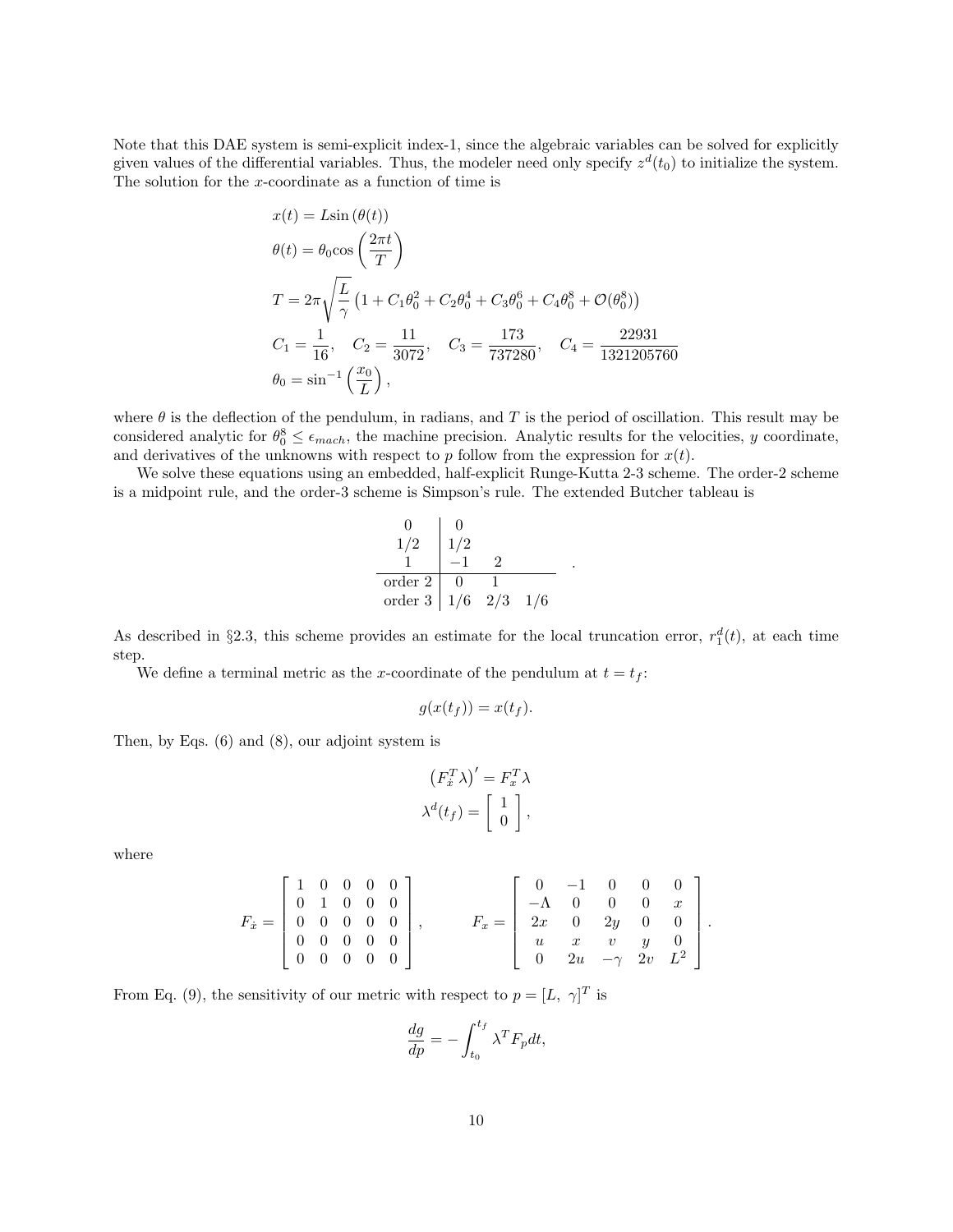where

$$
F_p = \begin{bmatrix} 0 & 0 \\ 0 & 0 \\ -2L & 0 \\ 0 & 0 \\ 2\Lambda L & -y \end{bmatrix}.
$$

We compute this integral by appending an unknown  $g_p$  to the  $\lambda$  vector that satisfies the following ODE:

$$
\dot{g}_p = \lambda^T F_p
$$

$$
\dot{g}_p(t_f) = 0.
$$

This integrates the sensitivity equation to the same order of accuracy as the adjoint solve and prevents the need for a quadrature rule. After we have solved for the adjoint, we can compute our estimate of the global time discretization error using Eq. (16) appropriate for this problem:

$$
\Delta g = -\int_{t_0}^{t_f} \lambda^T(s) r_1(s) ds.
$$

We cannot use the DAE solver to compute this integral, as above, because the integrand is a discontinuous function in time ( $r_1 = 0$  at the beginning of each time step and grows as  $(\Delta t/h)^2$  during the time step). The integral is estimated by a sum over the time steps

$$
\Delta g \approx \sum_{i=2}^N \int_0^{h_i} \left[ \frac{\lambda(t_{i-1}) + \lambda(t_i)}{2} \right]^T r_1(t_i) \left( \frac{s}{h_i} \right)^2 ds = \sum_{i=2}^N h_i \left[ \frac{\lambda(t_{i-1}) + \lambda(t_i)}{6} \right]^T r_1(t_i).
$$

In this expression we allow for the time step to vary, to point out that it is relatively easy to allow for adaptive time step.

As a numerical example, we solve the pendulum equations with

$$
z^{d}(t_{0}) = \begin{bmatrix} 1.0 \\ 0.0 \end{bmatrix}, \quad p = \begin{bmatrix} 100.0 \\ 9.8 \end{bmatrix}, \quad t \in [0, 120s].
$$

Our solution metric is  $g = x(t_f = 120s)$ . The error in this metric,  $\Delta g$ , is the difference between the known solution and the numerical solution. We also have known expressions for  $\frac{dg}{dL}$ , and  $\frac{dg}{d\gamma}$ , which we can compare with the sensitivities estimated via the adjoint solve. We also can compare our estimate for  $\Delta g$ resulting from the adjoint solve and local truncation estimates to its known value. Figure 1 gives each of these estimates as a function of the solver time step.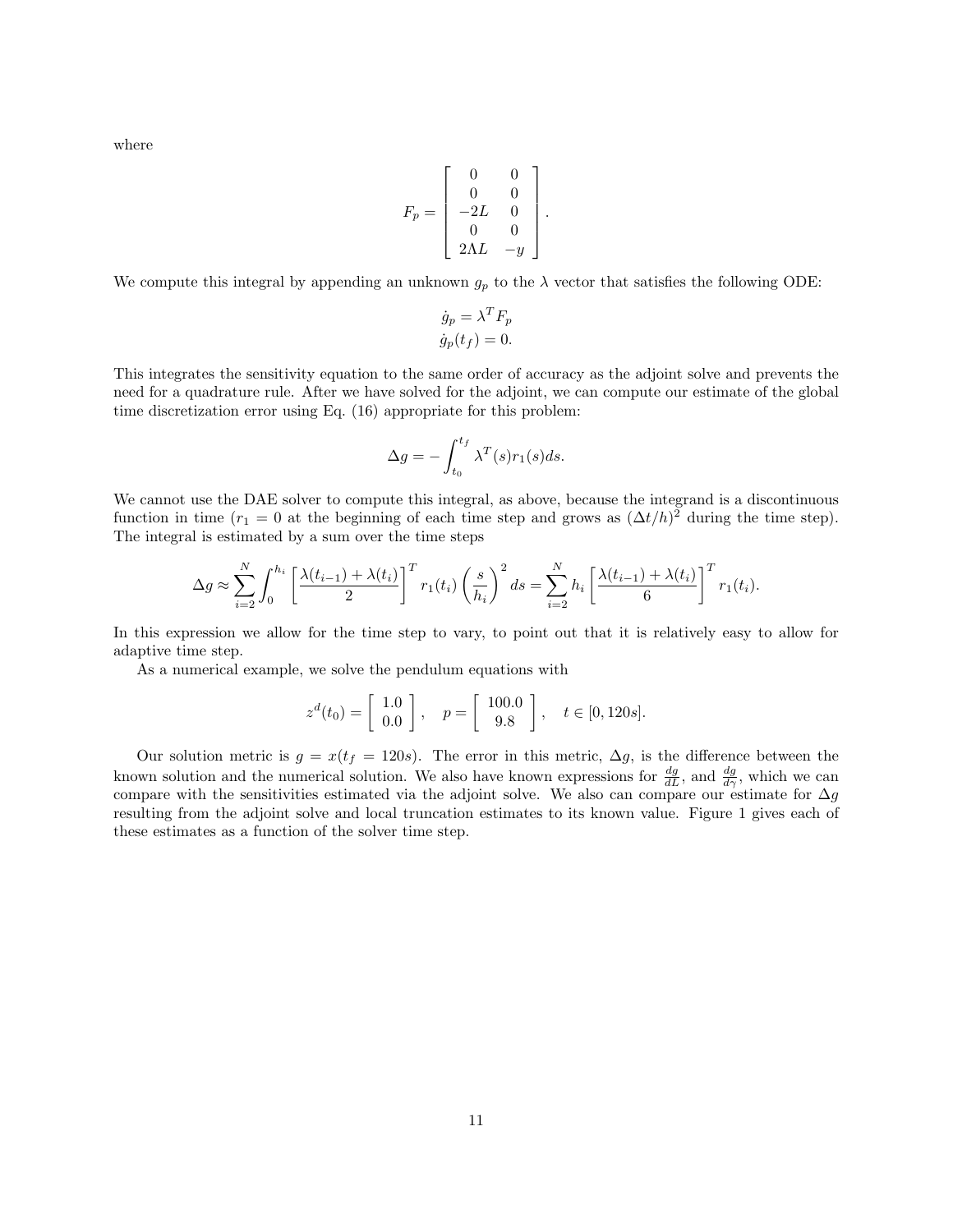

Figure 1: Relative error in computed sensitivities and in the estimate of the global time discretization error

As expected from the second-order scheme, the numerical error  $\Delta g$  decreases as  $\mathcal{O}(h^2)$ . Similarly, the sensitivities resulting from the second-order adjoint solve decrease as  $\mathcal{O}(h^2)$ . The adjoint-based estimate of ∆g is a higher-order error estimate, and we do not expect second-order convergence. We do expect, of course, that the predictions become more accurate in the limit as  $h$  decreases, which we see here. We also note that an estimate of numerical error within a relative error of 1% is highly encouraging.

# 4. A Breeding/Depletion Problem

In this section we develop a relatively simple instance of Eqs. (1) and (2), apply our adjoint framework, and present sensitivity and error estimation results.

## 4.1. DAE formulation for the burnup equations

Our reactor geometry is a one-dimensional cylinder with radius  $R$ , only one neutron energy group, and axial coordinate  $z \in [0, L]$ . We model the concentration of only three nuclides: a fissile nuclide (<sup>239</sup>Pu, N<sub>9</sub>), fertile nuclide (<sup>238</sup>U,  $N_8$ ), and representative fission product ( $N_0$ ). The following set of simplified Bateman equations governs the nuclide densities

$$
\frac{\partial N_9(z, p, t)}{\partial t} = \phi(z, p, t) [\sigma_{a,8} N_8(z, p, t) - \sigma_{a,9} N_9(z, p, t)]
$$
  

$$
\frac{\partial N_8(z, p, t)}{\partial t} = \phi(z, p, t) [\Gamma \sigma_{a,9} N_9(z, p, t) - \sigma_{a,8} N_8(z, p, t)]
$$
  

$$
\frac{\partial N_0(z, p, t)}{\partial t} = \phi(z, p, t) [2\sigma_{f,9} N_9(z, p, t) - \sigma_{a,0} N_0(z, p, t)],
$$

where  $\phi \equiv \langle \psi \rangle_{4\pi}$  is the scalar neutron flux,  $\sigma_a$  and  $\sigma_f$  are the absorption and fission microscopic crosssections, respectively, p is a yet-undefined vector of the physical and numerical parameters required for the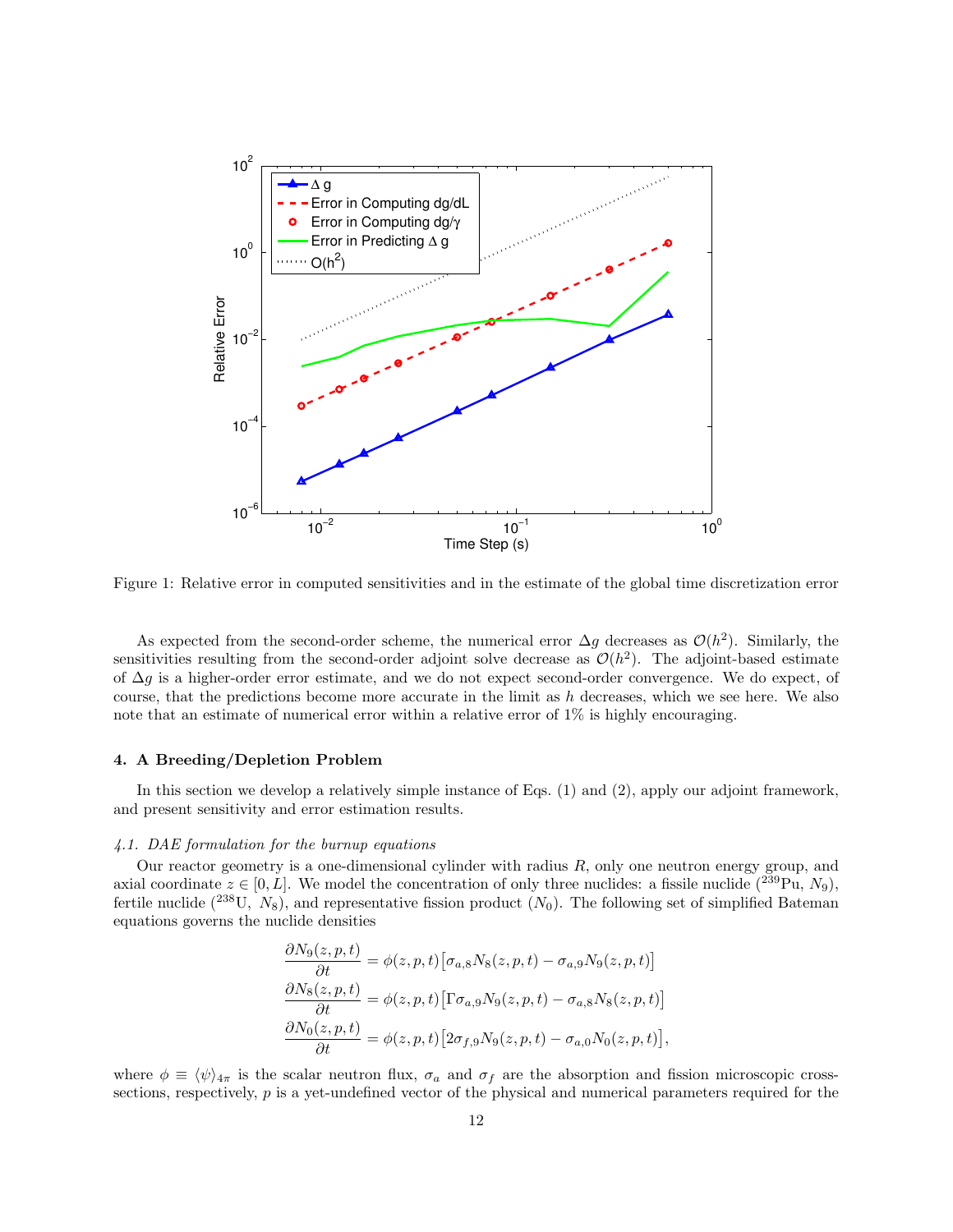problem, and  $\Gamma$  is a small positive number to represent the probability of generating a fissile nuclide after a nonfission absorption in  $N<sub>9</sub>$ .

To model the neutron flux, we integrate Eq. (2) over all angles and energies to obtain the one-group continuity equation

$$
\frac{1}{v}\frac{\partial \phi(z,p,t)}{\partial t} = \left[\nu \Sigma_f(z,p,t) - \Sigma_a(z,pt) - D(z,p,t)B_g^2\right] \phi(z,p,t) - \frac{d}{dz}J(z,p,t),
$$

where J is the net neutron current,  $\Sigma_f$ , and  $\Sigma_a$  are the macroscopic cross-sections, that depend on  $N_9$ ,  $N_8$ , and N<sub>0</sub>, D is the diffusion coefficient, with a modified definition of  $D = \alpha_D/(3\Sigma_t)$ ,  $DB_g^2$  is a buckling term to account for radial leakage,  $v$  is the neutron speed, and  $\nu$  is the number of neutrons produced per fission..

Our spatial discretization of the Bateman and continuity equation follows a standard cell-centered finitedifference scheme, described as follows. We generate n equally spaced cells (of width  $\Delta z$ ) in the axial dimension and integrate over each cell. The result in cell  $i$  is

$$
\frac{\partial N_{9,i}(p,t)}{\partial t} = \phi_i(p,t) [\sigma_{a,8} N_{8,i}(p,t) - \sigma_{a,9} N_{9,i}(p,t)]
$$
\n
$$
\frac{\partial N_{8,i}(p,t)}{\partial t} = \phi_i(p,t) [\Gamma \sigma_{a,} N_{9,i}(p,t) - \sigma_{a,8} N_{8,i}(p,t)]
$$
\n
$$
\frac{\partial N_{0,i}(p,t)}{\partial t} = \phi_i(p,t) [2\sigma_{f,9} N_{9,i}(p,t) - \sigma_{a,0} N_{0,i}(p,t)]
$$
\n
$$
\frac{\Delta z}{v} \frac{\partial \phi_i(p,t)}{\partial t} = \left[ \nu \Sigma_{f,i}(p,t) - \Sigma_{a,i}(p,t) - D_i(p,t) B_g^2 \right] \Delta z \phi_i(p,t) - J_{i+1/2}(p,t) + J_{i-1/2}(p,t)
$$

where subscript  $i$  indicates a cell average. Our definition of the cell-edge current is such that  $J$  is conserved across the cell boundary. The result of applying Fick's law,  $J = -D\nabla\phi$ , and equating half-cell currents on either side of the interior boundary at  $z_{i+1/2}$  is

$$
J_{i+1/2}(p,t) = -\frac{2}{\Delta z} \frac{D_i D_{i+1}}{D_i + D_{i+1}} (\phi_{i+1} - \phi_i) \equiv -\frac{D_{i+1/2}}{\Delta z} (\phi_{i+1} - \phi_i).
$$

We use zero re-entrant conditions at the axial boundaries, namely,

$$
J_{1/2}(p,t) = -\frac{2D_1}{\Delta z + 4D_1} \phi_1,
$$
  

$$
J_{n+1/2}(p,t) = \frac{2D_n}{\Delta z + 4D_n} \phi_n.
$$

The nonlinear, spatially discretized burnup equations can each be written in matrix-vector format as follows:

$$
\frac{\partial N(p,t)}{\partial t} = \phi(p,t)^T \mathbf{K}(p) N(p,t), \qquad N \in \mathbb{R}^{3n}
$$
\n(18)

$$
\frac{\Delta z}{v}\frac{\partial \phi(p,t)}{\partial t} = \mathbf{M}(N(t),p)\phi(p,t), \qquad \phi \in \mathbb{R}^n.
$$
\n(19)

As mentioned in the introduction, an external absorber is usually imposed on a reactor in order to control power or reactivity. Our representation for this control variable is the addition of a blanket external absorber with cross-section  $\Sigma_a^{\text{ext}}(t)$  such that the flux shape satisfies the steady state version of Eq. (19). The result is an algebraic constraint on  $\phi$  and  $\Sigma_a^{\text{ext}}$ , which takes the form of an eigenproblem:

$$
\mathbf{M}(N(t),p)\phi_i(p,t) - \Sigma_a^{\text{ext}}\phi(p,t) = 0.
$$
\n(20)

Finally, a constant power constraint  $(\phi^T N_9) = P_0$  is applied to close the system. In summary, our DAE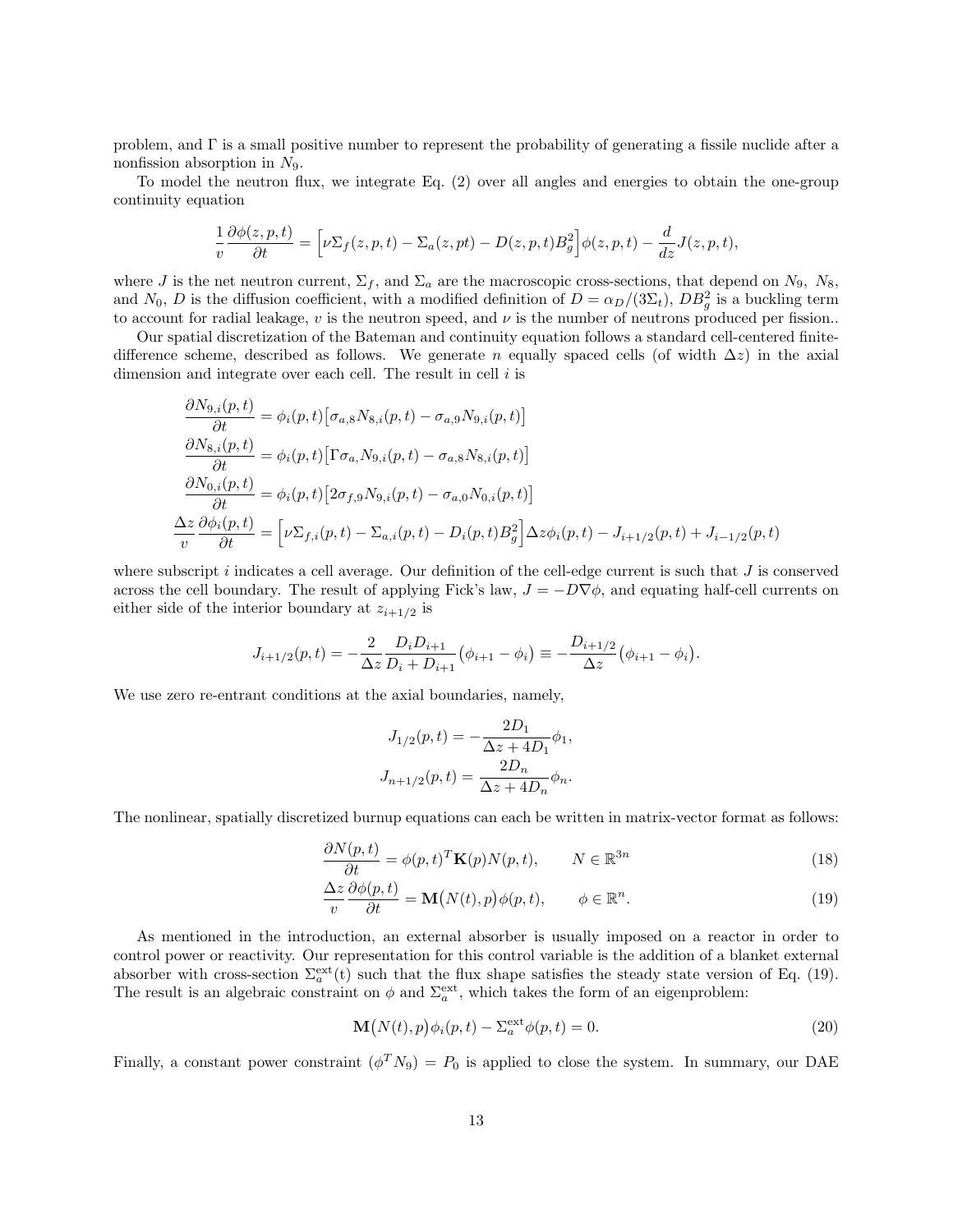model for the burnup equations is

$$
\frac{\partial N(p,t)}{\partial t} = \phi(p,t)^T \mathbf{K}(p) N(p,t)
$$
  
\n
$$
\mathbf{M}(N(t), p)\phi(p,t) - \Sigma_a^{\text{ext}}\phi(p,t) = 0
$$
  
\n
$$
(\phi^T N_9) - P_0 = 0
$$
  
\n
$$
N_{8,9,0}(t_0) = N_{t_0}(p).
$$
\n(21)

In order to simulate the dynamics of a traveling wave reactor, the initial concentration of the material is such that the power density is concentrated on one axial end of the reactor (the "starter" end). The region immediately next to the starter end has a higher concentration of fertile material, and the idea is that leaking neutrons from the starter end will be absorbed and transmuted to fissile nuclides. Over time, a successful rate of continuous fuel breeding will cause the reaction to travel axially to the other end of the reactor.

### 4.2. Solving the forward problem in MATLAB

To solve system (21), we leverage the sophistication and convenience of the time integrators built into MATLAB, two of which can solve DAEs [20]. The solvers employ dynamic error control to a user-specified tolerance and output a data structure that can be used to evaluate the solution at any  $t \in [t_0, t_f]$ , which becomes necessary during the subsequent adjoint solve.

Table 1 specifies the geometry and parameters for the forward problem. We choose cross-sections representative of the nuclide's resonance integrals and amplify the diffusion coefficient to simulate the presence of a moderator and facilitate the breeding process.

| Parameter(s)                               | Value(s)                                              |
|--------------------------------------------|-------------------------------------------------------|
| L, R                                       | 400cm, 150cm                                          |
| $\sigma_{f,9}, \sigma_{a,9}, \sigma_{t,9}$ | 1000b, 1018b, 1026b                                   |
| $\sigma_{a,8}, \sigma_{t,8}$               | 500b, 600b                                            |
| $\sigma_{a,0}, \sigma_{t,0}$               | 20b, 50b                                              |
| Г                                          | $0.1\left(1-\frac{\sigma_{f,9}}{\sigma_{a,9}}\right)$ |
| $\overline{U}$                             | 2.2                                                   |
| $\alpha_D$                                 | 500                                                   |
| $V_{reactor}$<br>$P_0/$                    | 100W                                                  |

Table 1: Geometry and parameters for reactor problem

Table 2 specifies the initial conditions for the forward problem. As previously mentioned, the initial fuel loading of the reactor is such that the power density will initially be concentrated at one axial end of the reactor. We do not specify the initial flux distribution explicitly, since it follows from the algebraic constraint in system (21).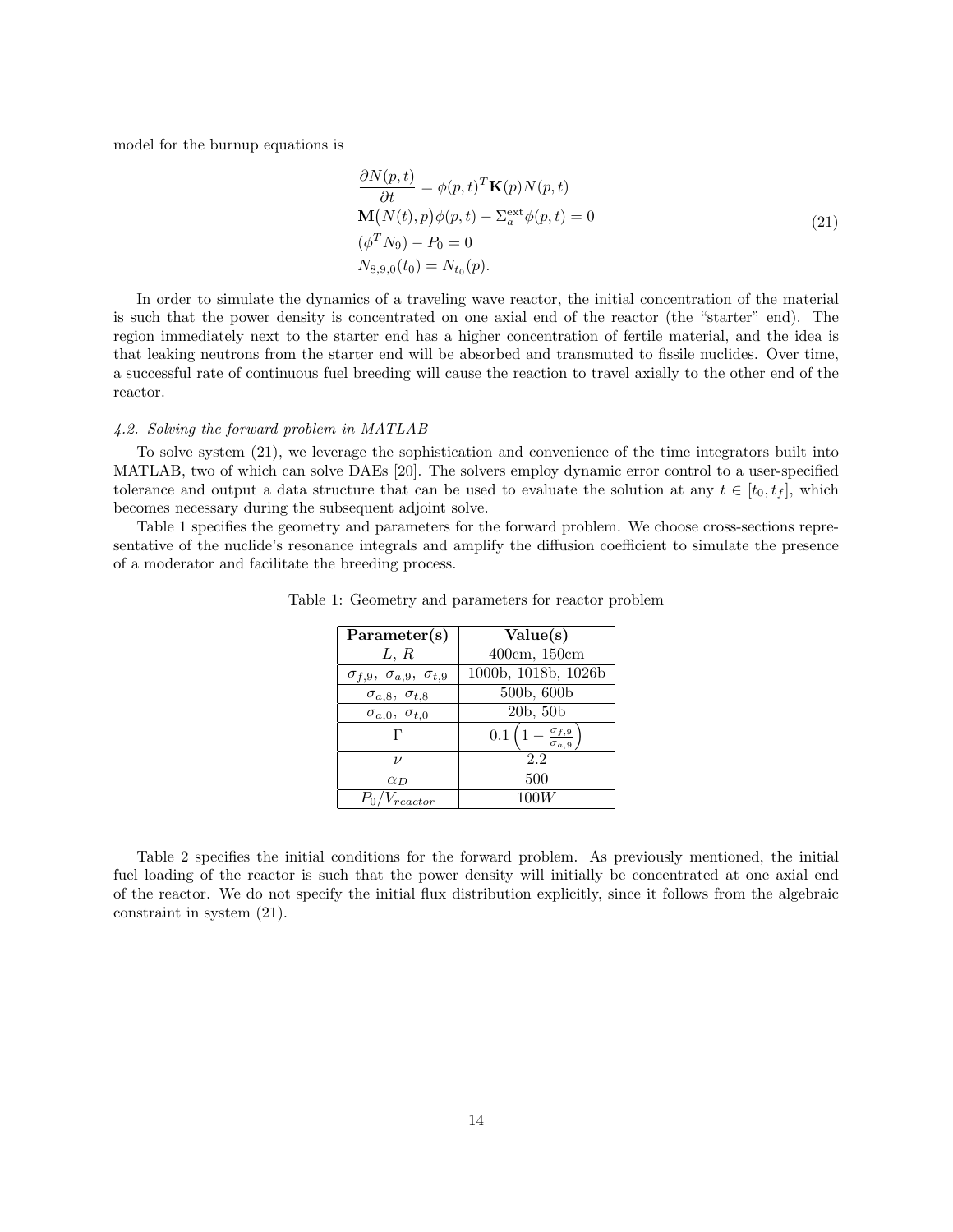| inknown                                     | <b>Initial Value</b>                                                                                                               |  |
|---------------------------------------------|------------------------------------------------------------------------------------------------------------------------------------|--|
| Fissile concentration<br>$N_9(t_0)$         | $8.0 \times 10^{20}$ cm <sup>-3</sup> $0 \le z \le \frac{L}{2}$<br>$6.0 \times 10^{20}$ cm <sup>-3</sup> $\frac{L}{2} \le z \le L$ |  |
| Fertile concentration<br>$N_8(t_0)$         | $6.0 \times 10^{20}$ cm <sup>-3</sup> $0 \le z \le \frac{L}{2}$<br>$1.5 \times 10^{21}$ cm <sup>-3</sup> $\frac{L}{2} \le z \le L$ |  |
| Fission product concentration<br>$N_0(t_0)$ | 0.0 cm <sup>-3</sup> 0 < z < L                                                                                                     |  |

Table 2: Initial conditions for reactor problem

We run an example problem with 40 spatial cells using the  $ode23t$  (a Runge-Kutta 2/3-like scheme) solver and a relative time-integration tolerance of  $10^{-7}$ . The problem runs until the external absorber concentration approaches zero, indicating the system can no longer sustain the reaction. In this case, the reactor lifetime is just under 13 years. Figure 2 shows the trajectory of the unknowns.

For the first five years, the reaction stays relatively stationary, and the system is dominated by leakage both out of the problem and into the breeding region. The result is a relatively sharp decline in the external absorber concentration as reactivity is lost due to fuel depletion. After some time, sufficient fissile material is generated in the cells next to the starter region, and the reaction begins to move axially through the reactor. Once away from the boundary, neutron loss due to leakage abates, requiring an increase in the external absorber concentration to maintain criticality. Near the end of the reactor lifetime, the fuel has depleted substantially, driving the flux magnitude higher (to satisfy the power constraint), and the system eventually is no longer able to sustain criticality.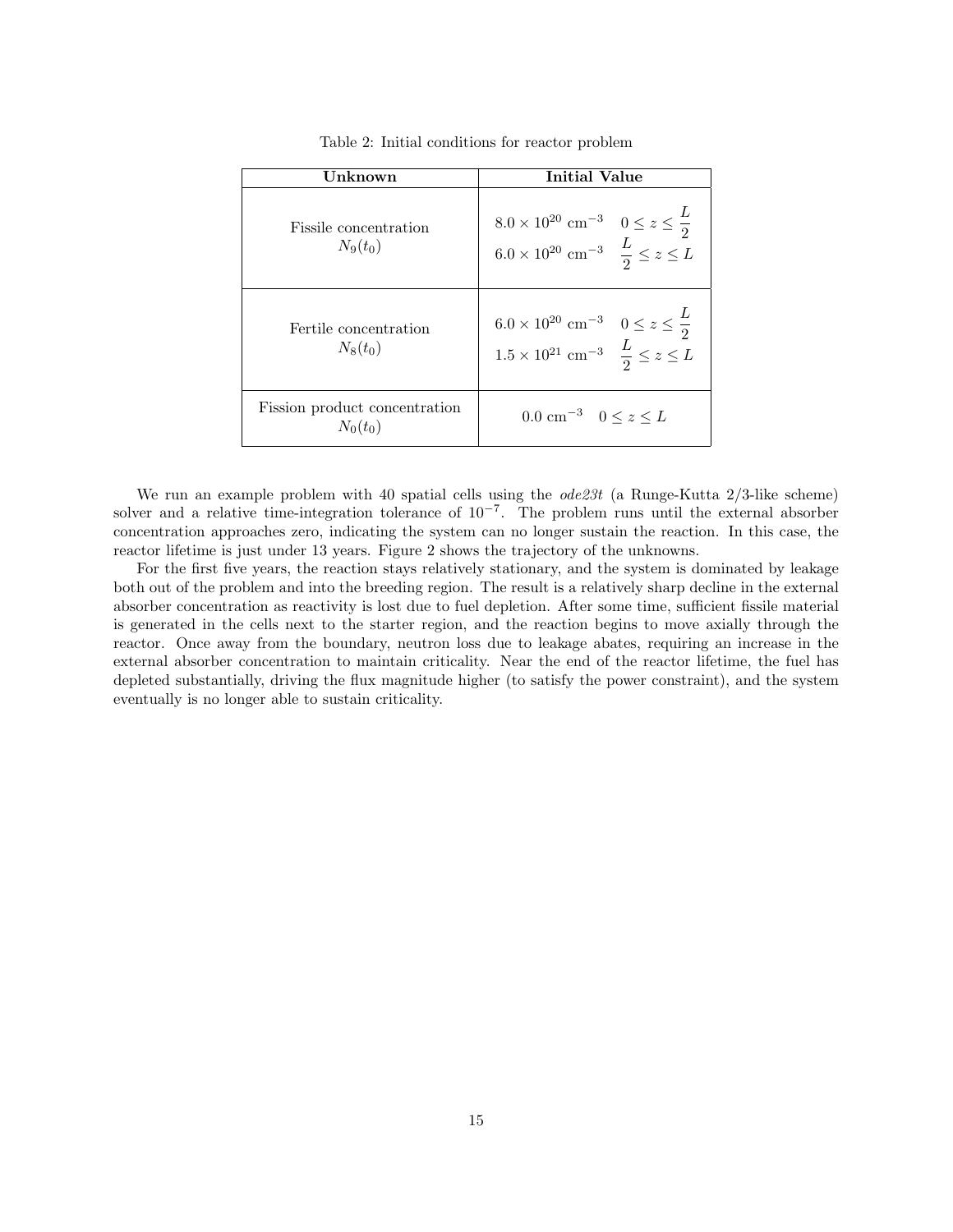

Figure 2: Representative solution for the breed/burn problem (note the differing viewing angle for each surface plot)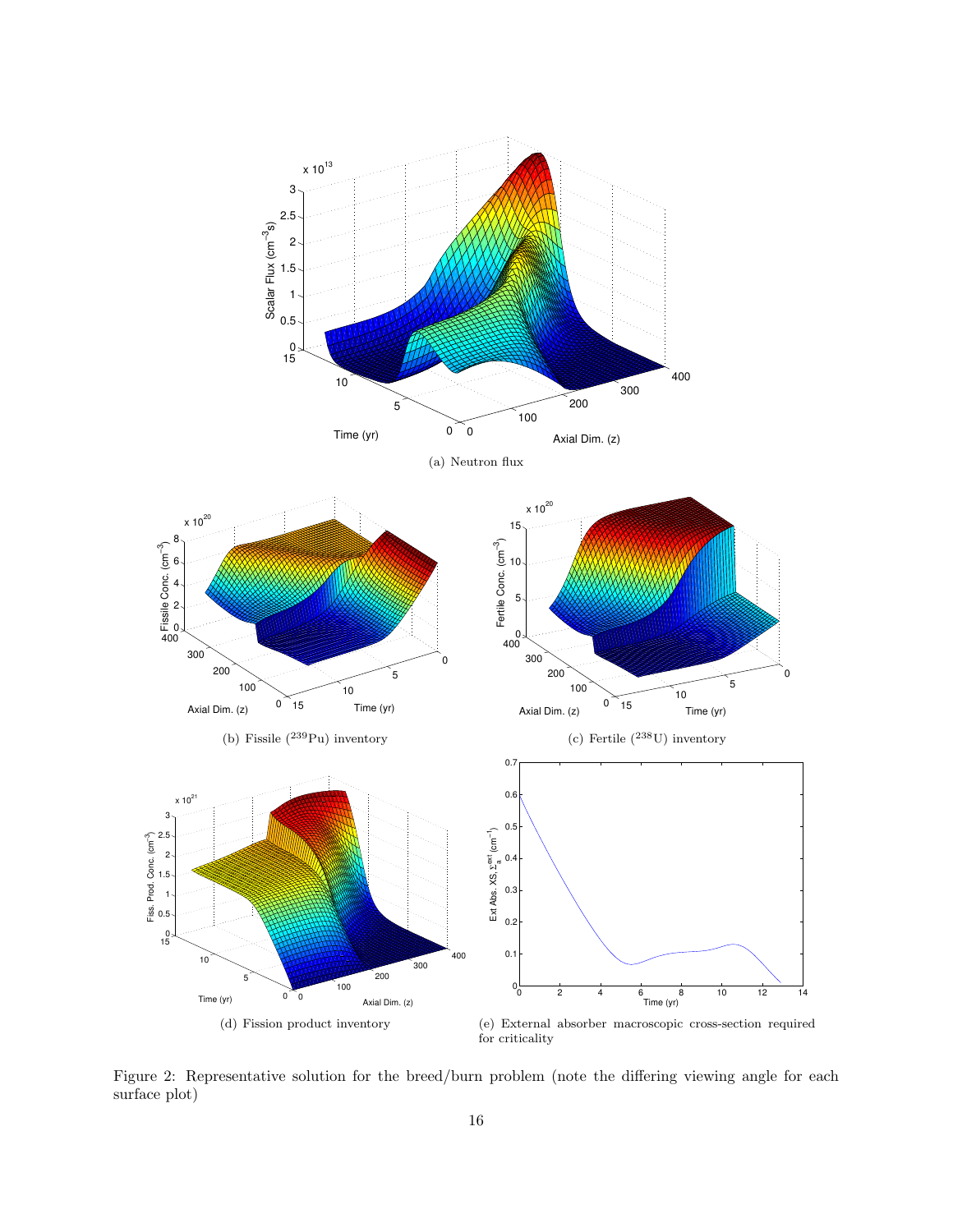Reactor analysts are typically interested in a set of figures-of-merit (FOM) and the sensitivity of the FOMs to the design inputs or physical parameters. We define two such metrics for this reactor: (1) the inventory of fertile material at  $t_f$  and (2) the ratio of the neutrons leaked from the system to neutrons used for the production of fissile material. The equations for these quantities in discrete form are

$$
I_1 = \sum_{i=1}^{n} \pi R^2 \Delta z N_{8,i}(t_f)
$$
\n(22)

$$
I_2 = \frac{1}{t_f - t_0} \int_{t_0}^{t_f} \frac{\pi R^2 \left( -J_{1/2}(t) + J_{n+1/2}(t) \right) + \Delta z \sum_{i=1}^n D_i(t) B_g^2 \phi_i(t)}{\pi R^2 \Delta z \sigma_{a,8} \sum_{i=1}^n \phi_i(t) N_8(t)}.
$$
\n(23)

We will compute the sensitivity of these metrics with respect to the following vector of parameters:

$$
p \equiv \langle \sigma_{f,9}, \sigma_{a,9}, \sigma_{t,9}, \sigma_{a,8}, \sigma_{t,8}, \sigma_{a,0}, \sigma_{t,0}, \Gamma, \nu, \alpha_D \rangle^T.
$$

# 4.3. Solving the adjoint problem in MATLAB

The adjoint satisfies a DAE system with a terminal condition, which we rewrite here along with the resulting sensitivity equation:

$$
\begin{aligned}\n\left(\lambda^T F_{\dot{x}}\right)' &= \lambda^T F_x - \mathcal{L}_x \\
\lambda^d(t_f) &= \left[ (g_{x^d})^T - (F_{x^d}^a)^T \left[ (F_{x^a}^a)^T \right]^{-1} (g_{x^a})^T \right]_{t=t_f} \\
\frac{dG}{dp} &= \left[ (\lambda^d)^T x_p^d \right]_{t=t_0} + \left[ g_p - g_{x^a} \left[ F_{x^a}^a \right]^{-1} F_p^a \right]_{t=t_f} + \int_{t_0}^{t_f} \left\{ \mathcal{L}_p - \lambda^T F_p \right\} dt.\n\end{aligned}
$$

We again allow the built-in solvers in MATLAB to handle the time integration, this time backwards using the *ode23t* solver with relative integration tolerance of 10<sup>-8</sup>. The terminal condition, dynamical equation, and sensitivity equation each require differentiation of the system  $F(\cdot)$  and/or FOM I with respect to the unknowns  $x$  or parameters  $p$ . For efficiency, we use hand-coded Jacobians that have been verified against automatic differentiation results from the INTLAB package [21]. To compute these derivatives, we need the solution to the forward problem at any  $t \in [t_0, t_f]$ ; the data structure output from the forward model allows for interpolation in  $t$  at the same order of accuracy as the initial solve.

We integrate the sensitivity equation simultaneously with the dynamical equation by appending a decoupled unknown vector to the  $\lambda$  vector. These unknowns satisfy

$$
\dot{g_p} = -\left\{ \mathcal{L}_p - \lambda^T F_p \right\}
$$

$$
g_p(t_f) = \left[ g_p - g_{x^a} \left[ F_{x^a}^a \right]^{-1} F_p^a \right]_{t=t_f}
$$

.

This technique gives an integration tolerance consistent with the solve for  $\lambda$  and avoids the need to store and compute a quadrature rule. We perform an analogous integration during the forward solve for the integral term in  $I_2$ .

## 4.4. First-order sensitivity results

We compute first-order sensitivities of FOM  $I_1$  and  $I_2$  to the defined parameter vector. We then compare these results with estimates obtained from divided differences, whereby we perturb one entry in the parameter vector, recompute the forward problem, and make a linear estimate for the gradient in that direction. The problem has 100 spatial cells and is run to seven years of reactor lifetime. Tables 3 and 4 summarize the results for  $I_1$  and  $I_2$ , respectively.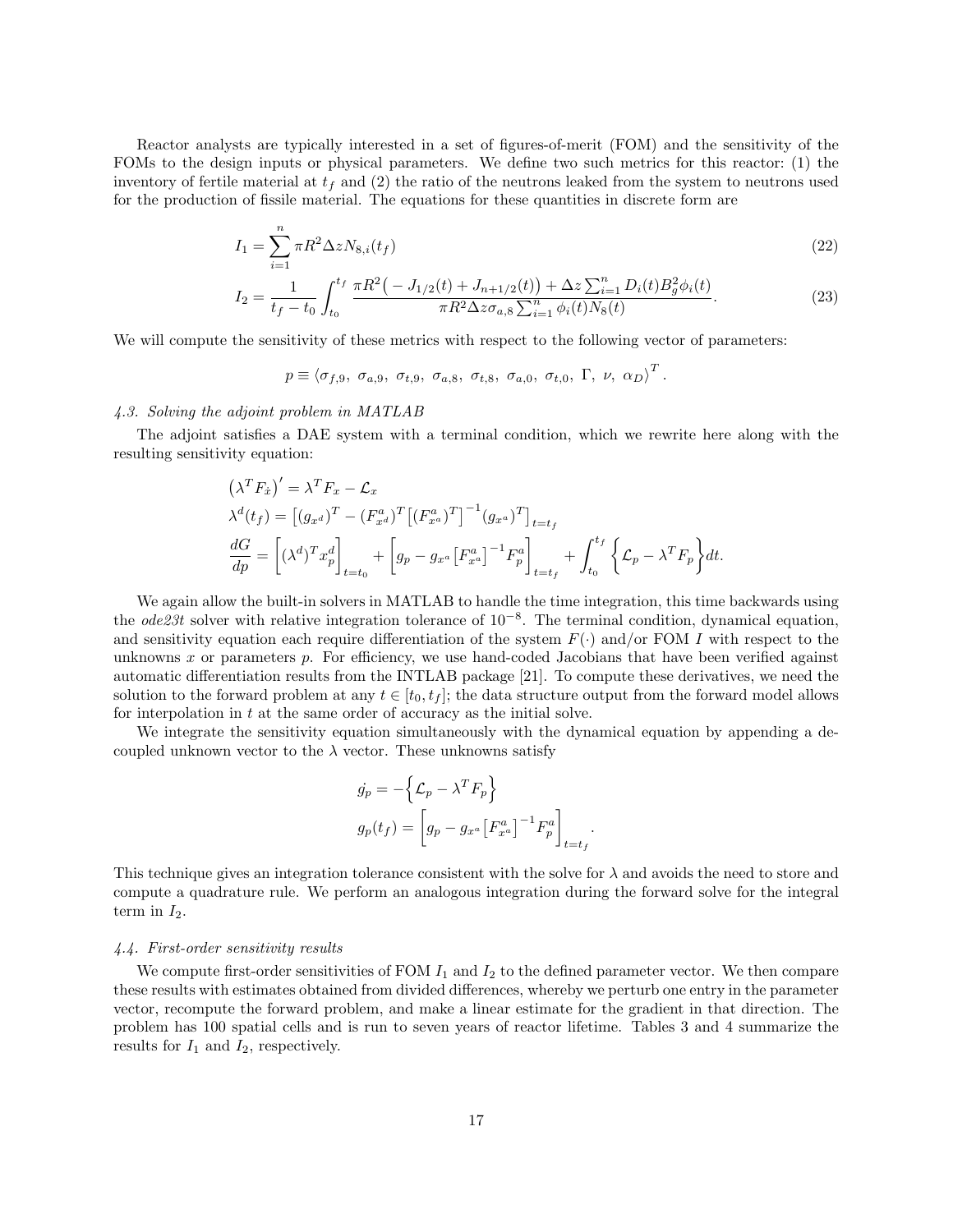Table 3: Estimate for  $\frac{dI_1}{dp}$  computed via adjoints, showing close agreement with the result from divided differences

| Parameter          | Divided Diff.  | Adjoint        | Rel. Error  |
|--------------------|----------------|----------------|-------------|
| $\sigma_{f,9}$     | $1.019e + 49$  | $1.020e + 49$  | $3.042e-04$ |
| $\sigma_{a,9}$     | $-9.057e + 48$ | $-9.058e + 48$ | 5.409e-05   |
| $\sigma_{t,9}$     | $3.273e+47$    | $3.271e+47$    | 7.877e-04   |
| $\sigma_{a.8}$     | $-2.158e + 47$ | $-2.161e+47$   | $1.349e-03$ |
| $\sigma_{t,8}$     | $3.497e+47$    | $3.493e+47$    | 1.189e-03   |
| $\sigma_{a,0}$     | $-1.046e+49$   | $-1.046e + 49$ | 1.487e-04   |
| $\sigma_{t,0}$     | $2.031e+48$    | $2.032e+48$    | 8.914e-04   |
| Г                  | $1.576e + 28$  | $1.576e + 28$  | 1.889e-05   |
| $\boldsymbol{\nu}$ | $-2.534e+27$   | $-2.534e + 27$ | 2.071e-04   |
| $\alpha_D$         | $-1.294e + 24$ | $-1.294e + 24$ | 5.691e-05   |

Table 4: Estimate for  $\frac{dI_2}{dp}$  computed via adjoints, showing close agreement with the result from divided differences

| Parameter        | Divided Diff. | Adjoint        | Rel. Error  |
|------------------|---------------|----------------|-------------|
| $\sigma_{f,9}$   | $-3.455e+18$  | $-3.458e + 18$ | 8.901e-04   |
| $\sigma_{a,9}$   | $-1.899e+17$  | $-1.916e+17$   | $9.043e-03$ |
| $\sigma_{t,9}$   | $1.720e + 17$ | $1.720e + 17$  | 3.520e-04   |
| $\sigma_{a,8}$   | $1.439e + 18$ | $1.437e + 18$  | 1.138e-03   |
| $\sigma_{t,8}$   | $6.209e + 16$ | $6.207e + 16$  | 2.977e-04   |
| $\sigma_{a,0}$   | $-9.391e+18$  | $-9.391e+18$   | 1.144e-06   |
| $\sigma_{t,0}$   | $1.472e + 18$ | $1.472e + 18$  | $1.123e-04$ |
| Г                | $-1.324e-03$  | $-1.322e-03$   | $1.225e-03$ |
| $\overline{\nu}$ | $-2.965e-03$  | $-2.967e-03$   | 7.239e-04   |
| $\alpha_D$       | $-5.744e-07$  | $-5.747e-07$   | 5.062e-04   |

For both metrics and each of the 10 parameters, the divided difference and adjoint estimate agree to within at least 1%. The advantage of the adjoint approach is that it takes only two system solves (one forward and one backward) to compute all dimensions of the gradient, whereas the divided difference approach takes one forward solve per dimension (10 in this case). Recent work [19] related to gradient-enhanced response surface modeling shows that the modest cost of computing adjoint-based sensitivities results in increasingly accurate uncertainty estimates, especially in the case(s) of codes with sparsely sampled and high-dimensional input spaces.

# 4.5. Global time-discretization error estimates for the reactor problem

We now give predictions of the global time discretization error in our solution vector. We return to our Runge-Kutta 2-3 scheme described in the previous section and verify that this solver is producing a solution that is within reasonable agreement with the MATLAB time-integrator. We also verify that the adjoint-based sensitivity estimates are in agreement with divided difference estimates and with the MATLAB sensitivity estimates.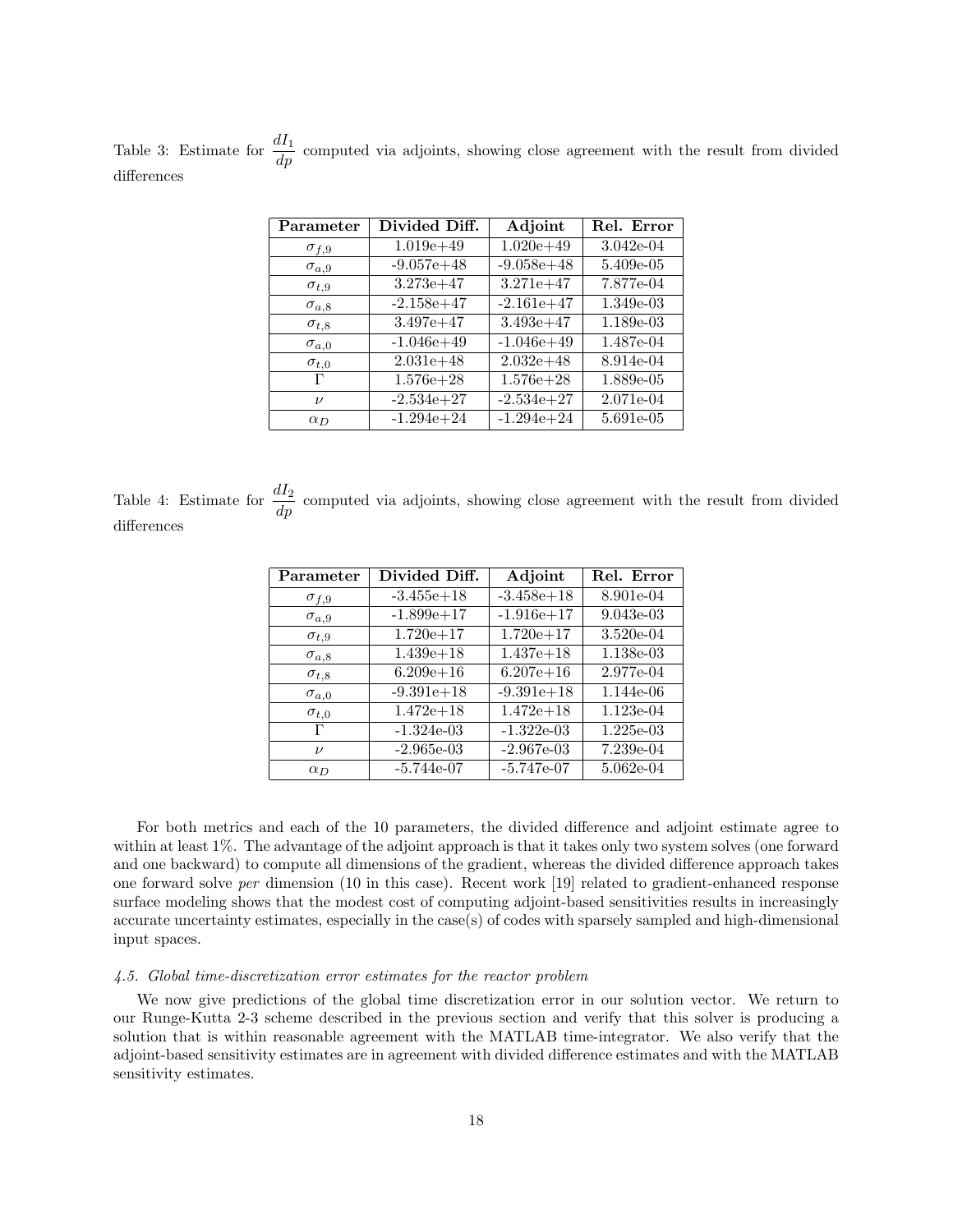We redefine our quantity of interest as the fissile nuclide concentration in the first spatial cell after five years of reactor life. Our goal is to estimate the error in this quantity due to time discretization. Figure 3 gives our estimate of this error as a function of the time-step for a 40-cell problem. We note that our error prediction decreases as the square of the time step, which we expect of the true error. We also note that the predicted error relative to the unknown is less than 1% for all time steps considered.



Figure 3: Predicted time-discretization error in the predicted fissile concentration in cell 1 as a function of the time step

# 5. Addition of Heat Transfer Physics

We emphasize that the power of this abstraction is its flexibility. To illustrate this, we add a heat conduction equation to the system to model the temperature distribution in the reactor. This in effect modifies our  $F(\cdot)$  function but does not change the algebra leading to the equations governing the adjoint variable or sensitivity estimate. We first describe our heat transfer model and then show the result of its implementation in our reactor problem.

# 5.1. Heat transfer model

The general 1D heat conduction equation is

$$
c_p(z,t)\rho(z,t)\frac{\partial T(z,t)}{\partial t}=-\frac{\partial}{\partial z}\Big\{\Psi(z,t)\Big\}+Q(z,t)-L_r(z,t),
$$

where the properties density ( $\rho$ ) and specific heat  $(c_p)$  are defined functions of the nuclide densities,  $\Psi(\cdot)$  is the heat flux,  $Q(z, t)$  is a heating source term, in this case due to fission, and  $L_r(z, t)$  is a term to account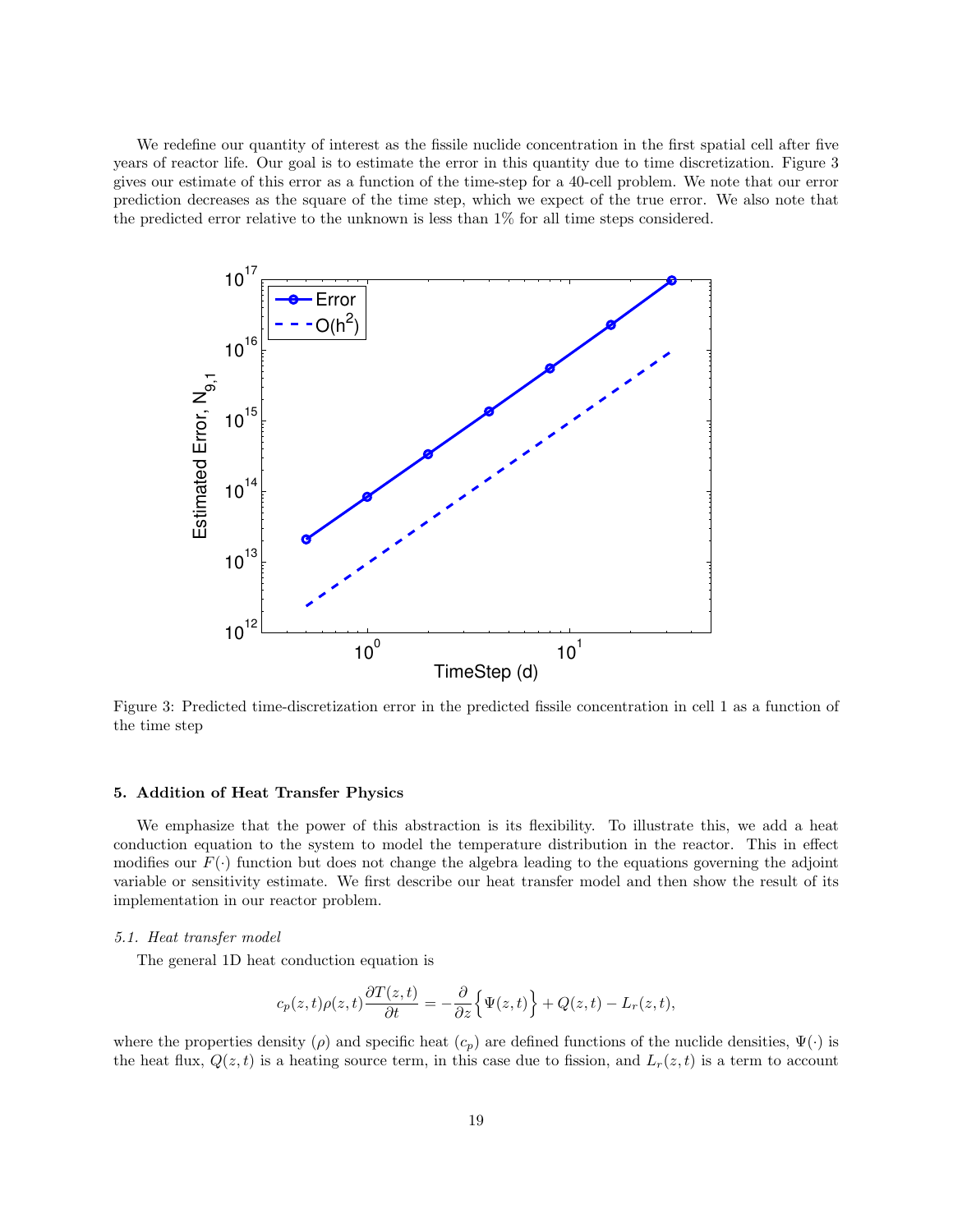for heat loss due to radial convection. We again integrate over each cell i (all cells have width  $\Delta z$ ) to obtain an exact cell balance equation:

$$
\Delta z c_{p,i}(t)\rho_i(t)\frac{\partial T_i(t)}{\partial t} = -\big[\Psi_{i+1/2}(t) - \Psi_{i-1/2}(t)\big] + \Delta z Q_i(t) - \Delta z L_{r,i}(t).
$$

Now we invoke Fourier's law to write  $\Psi_i(t) = -k_i(t) \frac{\partial T_i(t)}{\partial z}$ , where k, the thermal conductivity, is also a function of the local nuclide densities. To enforce continuity of heat flux at interior cell-edges, we temporari add an unknown temperature at the cell boundary, write a balance equation for  $\Psi_{i+1/2}$  (suppressing time arguments)

$$
\Psi_{i+1/2} = -k_i \frac{T_{i+1/2} - T_i}{\Delta z/2} = -k_{i+1} \frac{T_{i+1} - T_{i+1/2}}{\Delta z/2},
$$

solve for  $T_{i+1/2}$ 

$$
T_{i+1/2} = \frac{k_i T_i + k_{i+1} T_{i+1}}{k_i + k_{i+1}},
$$

substitute back into the equation for  $\Psi_{i+1/2}$ , and manipulate to obtain

$$
\Psi_{i+1/2} = -\frac{2}{\Delta z} \frac{k_i k_{i+1}}{k_i + k_{i+1}} \left[ T_{i+1} - T_i \right].
$$

The fission heating term couples the neutronic and heat transfer equations and is written as

$$
Q_i(t) = \phi_i N_{9,i} \sigma_{f,9} E_f
$$

where  $E_f$  is energy release per fission. We next make a crude approximation for the radial convection term

$$
\Delta z L_{r,i}(t) = h_r [T_i(t) - T_{\infty,r}],
$$

where  $h_r$  and  $T_{\infty,r}$  are the radial heat transfer coefficient and radial ambient temperature, respectively. The resulting difference equation for an interior cell is

$$
\frac{\partial T_i(t)}{\partial t} = \frac{1}{c_{p,i}\rho_i} \bigg\{ -\frac{2}{\Delta z^2} \frac{k_i k_{i+1}}{k_i + k_{i+1}} \Big[ T_i - T_{i+1} \Big] - \frac{2}{\Delta z^2} \frac{k_i k_{i-1}}{k_i + k_{i-1}} \Big[ T_i - T_{i-1} \Big] + Q_i - \frac{h_r}{\Delta z} \Big[ T_i - T_{\infty,r} \Big] \bigg\}.
$$
\n(24)

We model convective heat transfer at the problem boundaries. In cell 1, the boundary flux is

$$
\Psi_{1/2} = -k_1 \frac{T_1 - T_{1/2}}{\Delta z/2} = -h_1 [T_{1/2} - T_{\infty,1}].
$$

Solving for and eliminating  $T_{1/2}$ , we write the boundary flux as

$$
\Psi_{1/2} = -\frac{2h_1k_1}{h\Delta z + 2k_1} \Big[ T_1 - T_{\infty,1} \Big].
$$

An analogous result is found for  $\Psi_{N+1/2}$ , and the left and right boundary cell difference equations are

$$
\frac{\partial T_1(t)}{\partial t} = \frac{1}{c_{p,1}\rho_1} \left\{ -\frac{2}{\Delta z^2} \frac{k_1 k_2}{k_1 + k_2} \Big[ T_1 - T_2 \Big] - \frac{2}{\Delta z} \frac{h_1 k_1}{h_1 \Delta z + 2k_1} \Big[ T_1 - T_{\infty,1} \Big] + Q_1 - \frac{h_r}{\Delta z} \Big[ T_1 - T_{\infty,r} \Big] \right\},\tag{25}
$$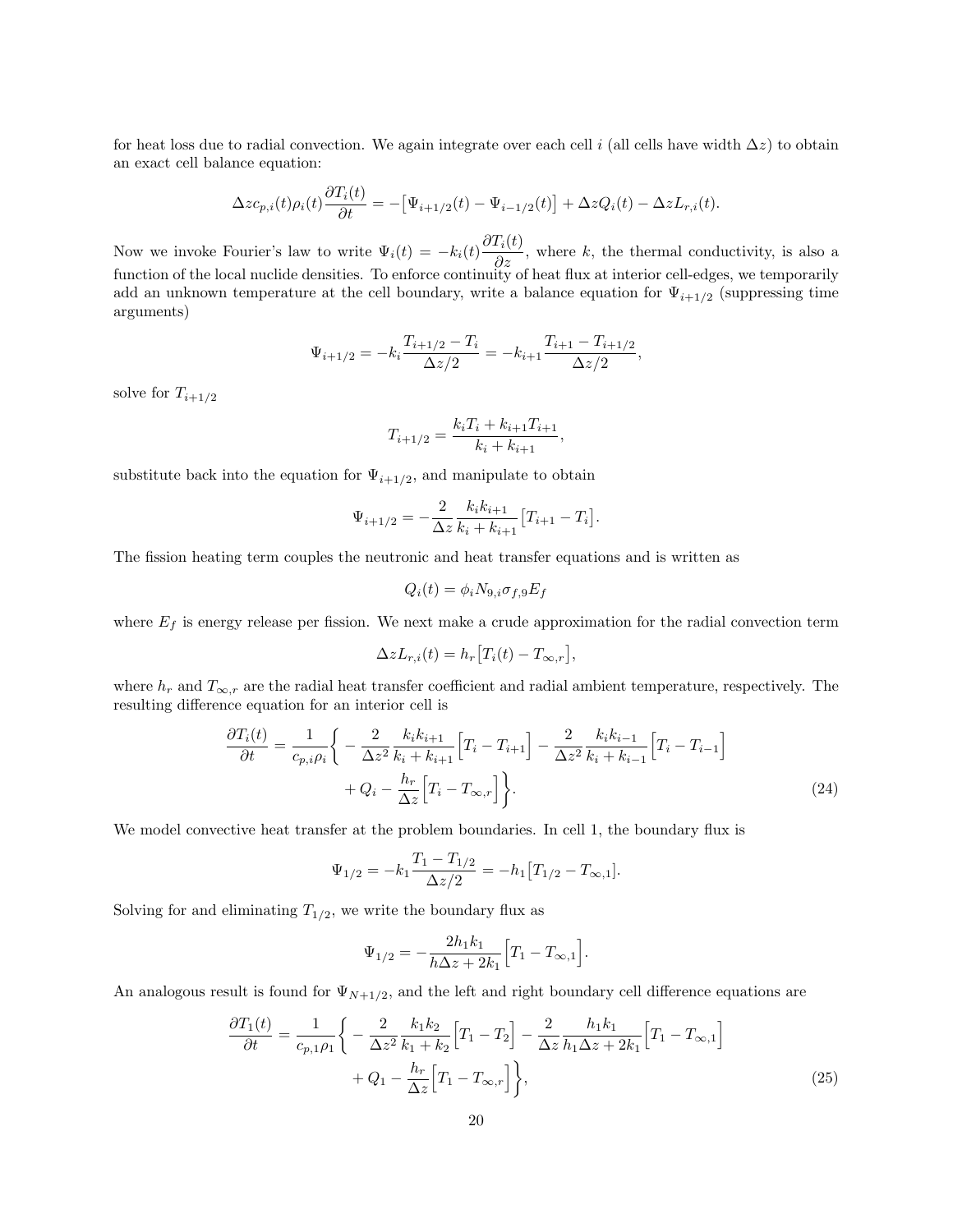$$
\frac{\partial T_N(t)}{\partial t} = \frac{1}{c_{p,N}\rho_N} \left\{ -\frac{2}{\Delta z} \frac{h_N k_N}{h_N \Delta z + 2k_N} \left[ T_N - T_{\infty,N} \right] - \frac{2}{\Delta z^2} \frac{k_N k_{N-1}}{k_N + k_{N-1}} \left[ T_N - T_{N-1} \right] + Q_N - \frac{h_r}{\Delta z} \left[ T_N - T_{\infty,r} \right] \right\}.
$$
\n(26)

Finally we will assume a perfect mixture model for the material properties within a cell:

$$
c_{p,i} = \frac{\sum_{j=8,9,0} c_{p,j} N_{j,i}}{\sum_{j=8,9,0} N_{j,i}}
$$

$$
\rho_{p,i} = \frac{\sum_{j=8,9,0} \rho_j N_{j,i}}{\sum_{j=8,9,0} N_{j,i}}
$$

$$
k_{p,i} = \frac{\sum_{j=8,9,0} k_j N_{j,i}}{\sum_{j=8,9,0} N_{j,i}}.
$$

5.2. Forward problem and sensitivity solutions with the addition of heat transfer physics

As previously mentioned, the addition of new physics redefines our  $F(\cdot)$  function. In this case, we add a differential unknown (temperature) to each cell; these unknowns satisfy Eqs. (24)–(26) developed in the previous section. They are coupled to the neutronics equations via the fission heating term, and their initial conditions are solved for using a steady-state heat conduction equation consistent with the neutronics initial conditions.

Table 5 gives numerical values for the material properties and heat transfer parameters used to define the problem. Figure 4 shows the temperature distribution for the same 13 year simulation using 40 cells given in Fig. 2. As expected, the result of the forward problem shows that the temperature distribution moves with the neutron flux distribution through the reactor.

Table 5: Material properties and heat transfer parameters for the conduction model

| Parameter(s)           | Value(s)                                                                                                                                              |
|------------------------|-------------------------------------------------------------------------------------------------------------------------------------------------------|
| $\rho_9, c_{p,9}, k_9$ | $19.82 \text{ g/cm}^3$ , 0.1485 J/(g-K), 0.0674 W/(cm-K)                                                                                              |
| $\rho_8, c_{p,8}, k_8$ | $\frac{19.10 \text{ g/cm}^3, 0.1162 \text{ J/(g-K)}, 0.2750 \text{ W/(cm-K)}}{19.10 \text{ g/cm}^3, 0.1162 \text{ J/(g-K)}, 0.2750 \text{ W/(cm-K)}}$ |
| $\rho_0, c_{p,0}, k_0$ | $\frac{1.930 \text{ g/cm}^3, 0.2352 \text{ J/(g-K)}, 0.3590 \text{ W/(cm-K)}}{1.930 \text{ g/cm}^3, 0.2352 \text{ J/(g-K)}}$                          |
| $h_1, T_{\infty,1}$    | $0.40 \text{ W}/(\text{cm}^2\text{-K}), 295.0 \text{K}$                                                                                               |
| $h_N, T_{\infty,N}$    | $0.40 \text{ W}/(\text{cm}^2\text{-K})$ , 295.0K                                                                                                      |
| $h_R, T_{\infty,R}$    | $3.00 \text{ W}/(\text{cm}^2\text{-K})$ , 295.0K                                                                                                      |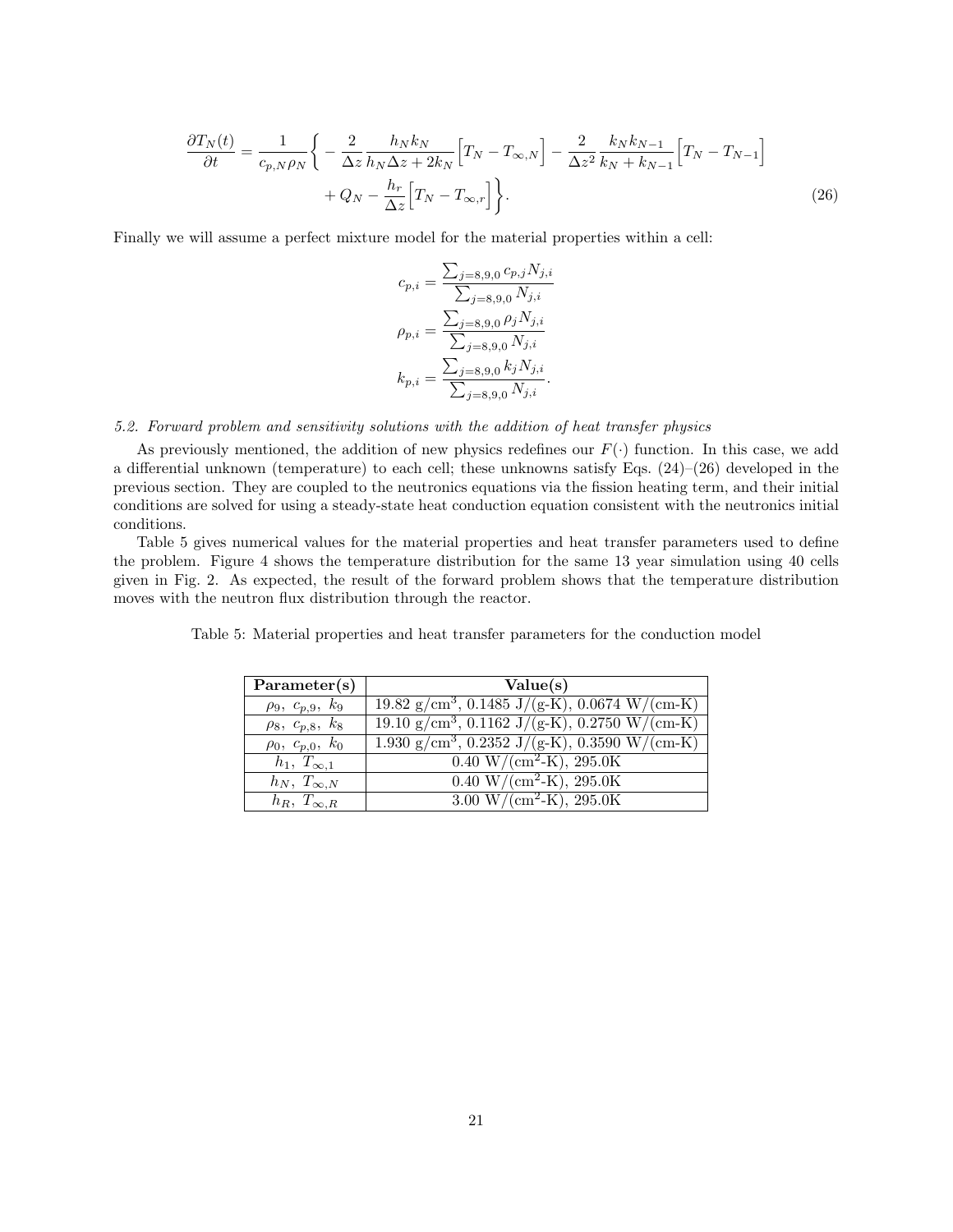

Figure 4: Temperature distribution in simplified traveling wave reactor model

The procedure for solving for the adjoint variables does not change with the addition of the heat transfer physics. In practice, the automatic differentiation (AD) packages would handle the modified  $F(\cdot)$  and  $I(t_f)$ functions (in our case, we hand-code derivatives for efficiency but verify against AD packages). As an example, we append the heat transfer parameters to the  $p$  vector,

$$
p \equiv \langle \sigma_{f,9}, \ \sigma_{a,9}, \ \sigma_{t,9}, \ \sigma_{a,8}, \ \sigma_{t,8}, \ \sigma_{a,0}, \ \sigma_{t,0}, \ \Gamma, \ \nu, \ \alpha_D, \ h_1, \ h_N, \ h_R, \ T_{\infty,1}, \ T_{\infty,N}, \ T_{\infty,R} \rangle^T,
$$

and define a heat transfer QOI, the average temperature in the reactor at  $t = t_f$ :

$$
I_3 = \frac{1}{n} \sum_{i=1}^{n} T_i(t_f).
$$

We again solve the system using 100 spatial cells and seven years of simulation time. The sensitivity of  $I_3$  with respect to our new set of parameters is computed via the adjoint method and the divided differences method. A comparison of the results is given in Table 6. Again, we see strong agreement between the adjoint and divided differences results, providing verification evidence for our adjoint solution framework. More important, however, we emphasize that the work required to add new physics was related only to model modification, not a reformulation of the adjoint equations or the solution technique for either the forward or reverse integration.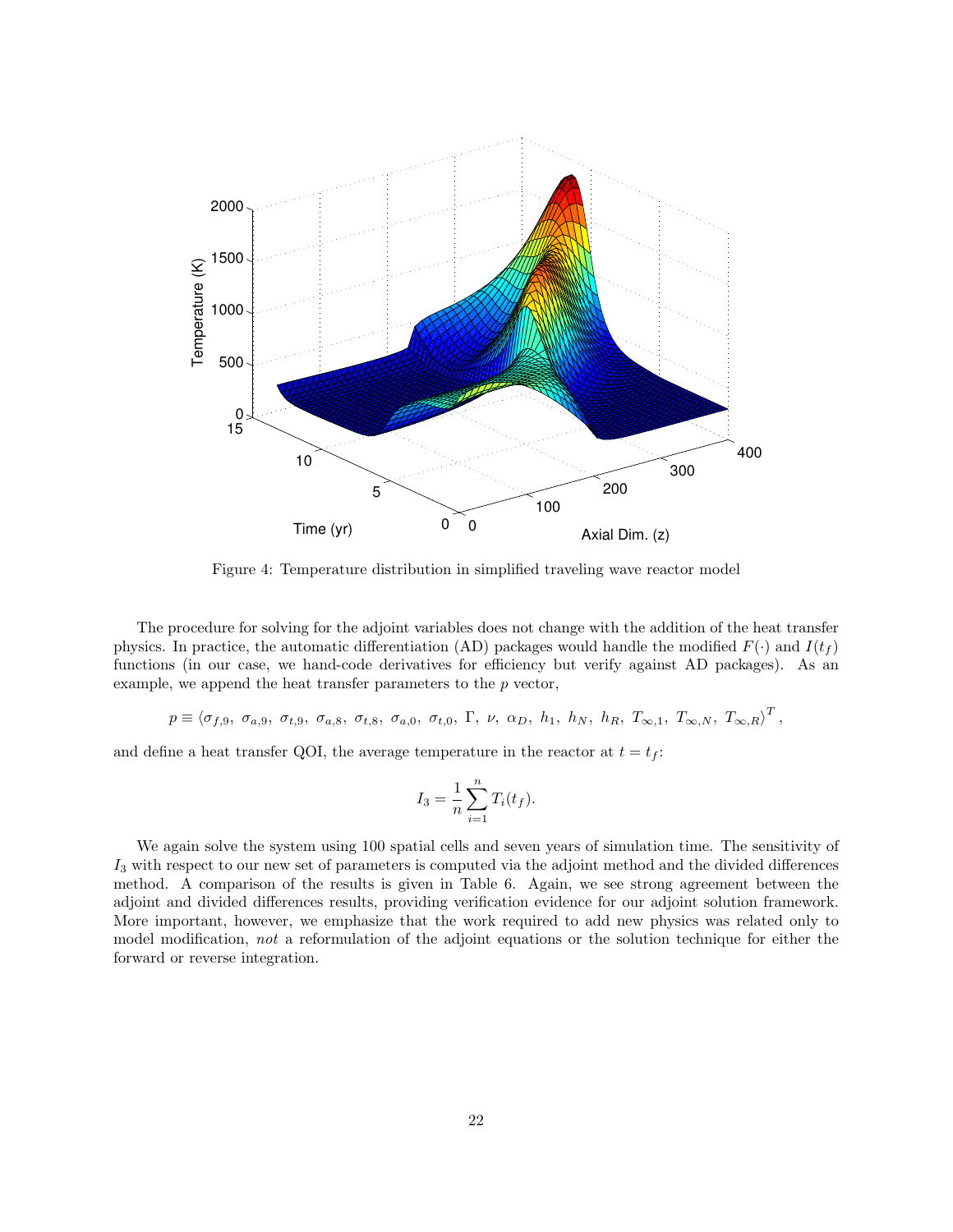| Parameter                  | Divided Diff.  | Adjoint        | Rel. Error |
|----------------------------|----------------|----------------|------------|
| $\sigma_{f,9}$             | $9.784e + 18$  | $9.776e + 18$  | 8.567e-04  |
| $\sigma_{a,9}$             | $6.373e+19$    | $6.377e+19$    | 5.585e-04  |
| $\sigma_{t,9}$             | $-9.109e + 18$ | $-9.100e + 18$ | 9.806e-04  |
| $\sigma_{a,8}$             | $-1.796e + 20$ | $-1.797e + 20$ | 3.624e-04  |
| $\sigma_{t,8}$             | $-6.505e+18$   | $-6.494e+18$   | 1.728e-03  |
| $\sigma_{a,0}$             | $2.658e + 20$  | $2.671e + 20$  | 4.745e-03  |
| $\sigma_{t,0}$             | $-7.388e+19$   | $-7.356e + 19$ | 4.388e-03  |
| $\overline{\Gamma}$        | $-7.751e-02$   | $-7.387e-02$   | 4.695e-02  |
| $\overline{\nu}$           | 8.528e-02      | 8.523e-02      | 5.835e-04  |
| $\alpha_D$                 | 2.793e-05      | 2.794e-05      | 1.400e-04  |
| $h_1$                      | $-3.135e-02$   | $-3.133e-02$   | 3.878e-04  |
| $h_N$                      | $-2.338e-04$   | $-2.135e-04$   | 8.686e-02  |
| $h_R$                      | $-4.440e+01$   | $-4.441e + 01$ | 3.161e-04  |
| $T_{\infty,1}$             | 3.623e-04      | 3.624e-04      | 5.695e-05  |
| $T_{\infty,N}$             | 2.755e-04      | 2.755e-04      | 7.318e-05  |
| $T_{\infty,\underline{R}}$ | 9.994e-01      | 9.994e-01      | 1.100e-08  |

Table 6: Adjoint-based and divided-difference estimates of  $\frac{dI_3}{dp}$ , showing close agreement

# 6. Discussion and Conclusions

We have presented a flexible adjoint framework for DAEs in nuclear engineering applications. We are concerned primarily with index-1 systems, such as those in burnup equations where the neutron flux and thermal behavior evolve on much faster time scales and can thus be considered as algebraic constraints on the time scale of interest.

The adjoint calculations can be used for uncertainty propagation in the context of gradient-enhanced universal kriging or regression, as recently introduced [19, 22]. Their use appears in the context of computing gradients of metrics of interest with respect to uncertain parameters that have a probability structure. As a result, statistics of interest can be computed with far fewer samples [19, 22], facilitating efficient design optimization. Moreover, we derive theoretically a method that uses the same adjoint variable as the gradient to produce estimates of the time discretization error. This approach needs an estimate of the residual error, which we provide for the case of embedded Runge-Kutta integrators. As a result, we are now in a position to present estimates of both uncertainty propagation and approximation errors.

We demonstrate our findings on a simple pendulum example, a DAE for which we know the solution, and we show that the discretization error estimate is within 1% of the actual error for the whole tested range of time steps, which we find encouraging. In addition, we verify the adjoint use for derivative calculations on multiple instances of a traveling-wave reactor. Moreover, the high level of abstraction in our framework allows for increased flexibility in modeling, a fact that we demonstrate by adding physics to the travelingwave reactor and the relatively immediate extension of our calculations to that case.

This work would benefit from extension in several directions to accommodate other challenges in nuclear engineering applications. A topic of interest for us in the near future is the extension of this framework for DAEs of higher index and for schemes that do not use a full nonlinear iteration on the constraint, as the semi-explicit schemes we have investigated here do. Moreover, a topic of practical interest is the derivation of inexpensive schemes for estimation of the residual error for other DAE indices. In particular, our framework allows for residual error in the algebraic constraints that may result in more efficient algorithms whose numerical error can now be estimated by our framework.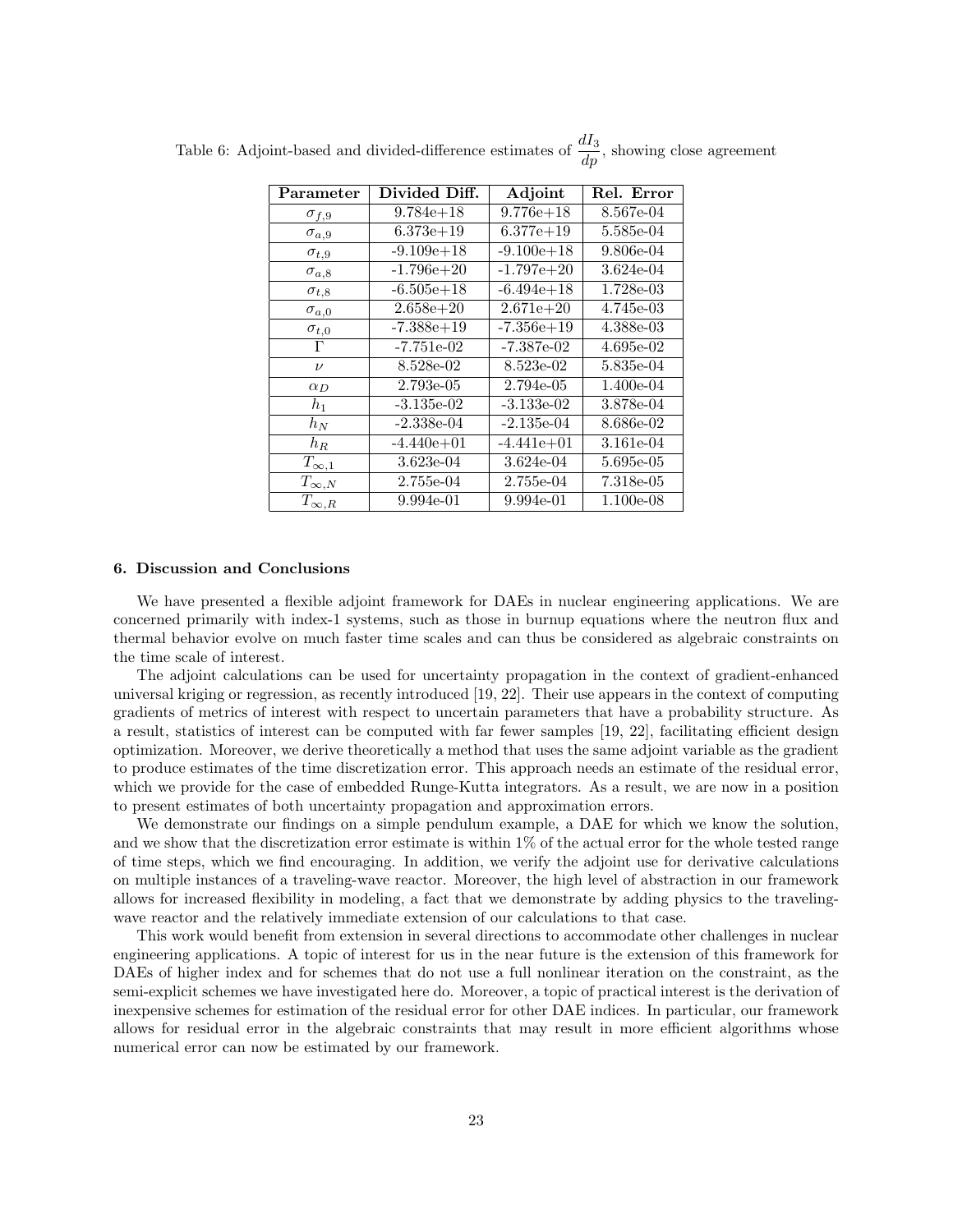## Acknowledgements

H. F. Stripling is supported by the Department of Energy Computational Science Graduate Fellowship program under grant number DE-FD02-97ER25308. M. Anitescu is supported by the U.S. Department of Energy under contract no. DE-AC02-06CH11357.

- [1] M. D. DeHart, TRITON: A two-dimensional transport and depletion module for characterization of spent nuclear fuel, Oak Ridge National Laboratory, ORNL/TM-2005/39, Revision 5.1 Vol. I, Book 3, Sect. T1.
- [2] J. S. Hendricks, G. W. Mckinney, M. L. Fensin, MCNPX, version 26e, Los Alamos Report, LA-UR-07-6632, November 2007.
- [3] D. I. Poston, H. R. Trellue, Development of a Fully Automated Monte Carlo Burnup Code MONTEBURNS, Los Alamos Report, LA-UR-99-42, January 1999.
- [4] G. Bell, S. Glasstone, Nuclear Reactor Theory, Van Nostrand Rienhold, New York, 1970.
- [5] A. Henry, Nuclear Reactor Analysis, MIT Press, Cambridge, 1975.
- [6] S. Dulla, E. H. Mund, P. Ravetto, The quasi-static method revisited, Progress in Nuclear Energy 50 (8) (2008) 908–920, in Honour of Prof. Bruno Montagnini. doi:10.1016/j.pnucene.2008.04.009.
- URL http://www.sciencedirect.com/science/article/pii/S014919700800084X [7] W. S. Yang, T. J. Downar, A linear time-dependent flux approximation for nuclide depletion based on a perturbation method, Annals of Nuclear Energy 17 (1) (1990) 37–42. doi:DOI: 10.1016/0306-4549(90)90063-J. URL http://www.sciencedirect.com/science/article/pii/030645499090063J
- [8] M. L. Williams, Development of depletion perturbation-theory for coupled neutron-nuclide fields, Nuclear Science and Engineering 70 (1) (1979) 20–36.
- [9] W. S. Yang, T. J. Downar, Generalized perturbation-theory for constant power core depletion, Nuclear Science and Engineering 99 (4) (1988) 353–366.
- [10] F. C. da Silva, Z. D. Thom, Depletion calculations with static generalized perturbation theory, Annals of Nuclear Energy 15 (8) (1988) 431–434. doi:DOI: 10.1016/0306-4549(88)90039-4. URL http://www.sciencedirect.com/science/article/pii/0306454988900394
- [11] T. J. Downar, Depletion perturbation theory for burnup dependent microscopic cross sections, Annals of Nuclear Energy 19 (1) (1992) 27–37. doi:DOI: 10.1016/0306-4549(92)90051-C.
- URL http://www.sciencedirect.com/science/article/pii/030645499290051C [12] R. van Geemert, J. E. Hoogenboom, Development of parallellized higher-order generalized depletion perturbation theory for application in equilibrium cycle optimization, Annals of Nuclear Energy 28 (14) (2001) 1377–1411. doi:DOI: 10.1016/S0306- 4549(00)00135-3.
- URL http://www.sciencedirect.com/science/article/pii/S0306454900001353
- [13] A. Griewank, A. Walther, Evaluating Derivatives: Principles and Techniques of Algorithmic Differentiation, Society for Industrial and Applied Mathematics (SIAM), Philadelphia, 2008.
- [14] K. Brenan, S. Campbell, S. Campbell, L. Petzold, Numerical Solution of Initial-Value Problems in Differential-Algebraic Equations, Vol. 14, Society for Industrial Mathematics (SIAM), Philadelphia, 1996.
- [15] Y. Cao, S. Li, L. Petzold, R. Serban, Adjoint sensitivity analysis for differential-algebraic equations: algorithms and software, Journal of Computational and Applied Mathematics 149 (1) (2002) 171–191. doi:DOI: 10.1016/S0377-0427(02)00528- 9.
	- URL http://www.sciencedirect.com/science/article/pii/S0377042702005289
- [16] Y. Cao, L. Petzold, A posteriori error estimation and global error control for ordinary differential equations by the adjoint method, SIAM Journal on Scientific Computing 26 (2) (2004) 359–374.
- [17] E. Hairer, G. Wanner, Solving Ordinary Differential Equations II: Stiff and Differential-Algebraic Problems, Springer-Verlag, Berlin, 1996.
- [18] U. Ascher, L. Petzold, Computer Methods for Ordinary Differential Equations and Differential-Algebraic Equations, Society for Industrial and Applied Mathematics, Philadelphia, 1998, Ch. 10.
- [19] B. Lockwood, M. Anitescu, Gradient-enhanced universal kriging for uncertainty propagatio, Nuclear Science and EngineeringTo appear. Also, Preprint P1808-1110, Mathematics and Computer Science Division, Argonne National Laboratory.
- [20] L. F. Shampine, M. W. Reichelt, J. A. Kierzenka, Solving index-1 daes in MATLAB and SIMULINK, SIAM Review 41 (3) (1999) 538–552.
- URL http://www.jstor.org.lib-ezproxy.tamu.edu:2048/stable/2653267 [21] S. Rump, INTLAB - INTerval LABoratory, in: T. Csendes (Ed.), Developments in Reliable Computing, Kluwer Academic
- Publishers, Dordrecht, 1999, pp. 77–104, http://www.ti3.tu-harburg.de/rump/. [22] O. Roderick, M. Anitescu, P. Fischer, Stochastic finite element approaches using derivative information for uncertainty quantification, Nuclear Science and Engineering 164 (2) (2010) 122–139.